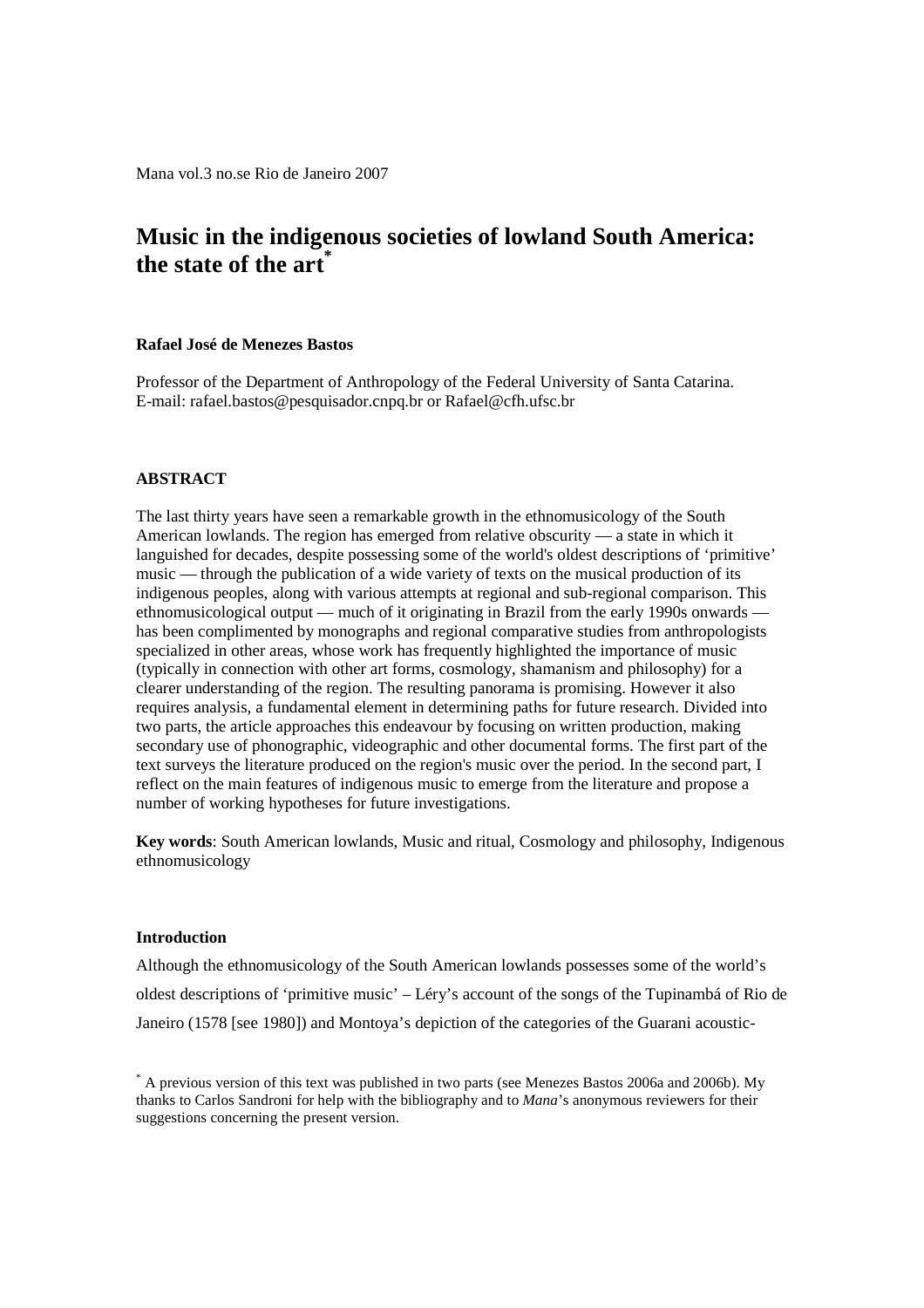musical world  $(1639 [1876])^1$  – until recently its modern incarnation lacked the same pace and depth of development found in regions such as sub-Saharan Africa, North America and South-East Asia. I have no intention of exploring the reasons for this discrepancy here. Over the last thirty years, though, this academic area has expanded considerably and seems likely to continue to grow, particularly in Brazil. This growth has been evident in the increased publication of monographs and other types of ethnomusicological texts – essays, articles and so on – along with works of other specialization that have included the theme of music.<sup>2</sup> The panorama resulting from these efforts is promising; what is now required is an analysis of the overall profile of music in the region as a basis for developing new research.

 Divided into two parts, the following article looks to begin this task, focusing on written works and making secondary use of phonographic, videographic and other documental forms. The first part of the text surveys the literature published on the region's musical production over the period. In the second part, I consider some of the most notable features of the region's indigenous music.

# **Part one — The main characteristics of the literature**

The first characteristic of the ethnomusicology in question is its predominantly ethnological source. To explain: ethnomusicology as a discipline is basically rooted in two broad academic areas: anthropology and music, the latter specifically via historical musicology (Menezes Bastos 1995). The ethnomusicology of Brazilian popular urban music, for example, has been produced more or less in equal proportion by scholars working in these two areas – and to a lesser degree other disciplines such as sociology and history (Menezes Bastos 2005b). However, the literature on the indigenous music of the South American lowlands has mainly been produced within the disciplinary area of ethnology,<sup>3</sup> some of the key entry points into music being studies of myth and cosmology, philosophy, linguistics, the arts as a whole, ritual and shamanism, symbolism and cognition, history and politics. An inquiry into the reasons for this virtual monopoly of lowlands ethnomusicology by ethnology is also left here for another occasion.

 The second characteristic of the ethnomusicological production in question – undoubtedly closely linked to this quasi-monopoly  $-$  is that it frequently eschews the label 'ethnomusicology,' preferring to go under rubrics such as 'the anthropology of music,' 'musical anthropology' and so on. But whatever the disciplinary affiliation or label of the work, the interest in indigenous music seems to have matured into a central theme of investigation within the teaching and research systems responsible for the intellectual production surveyed in this article – in the Brazilian case, postgraduate programs in social anthropology. In effect, this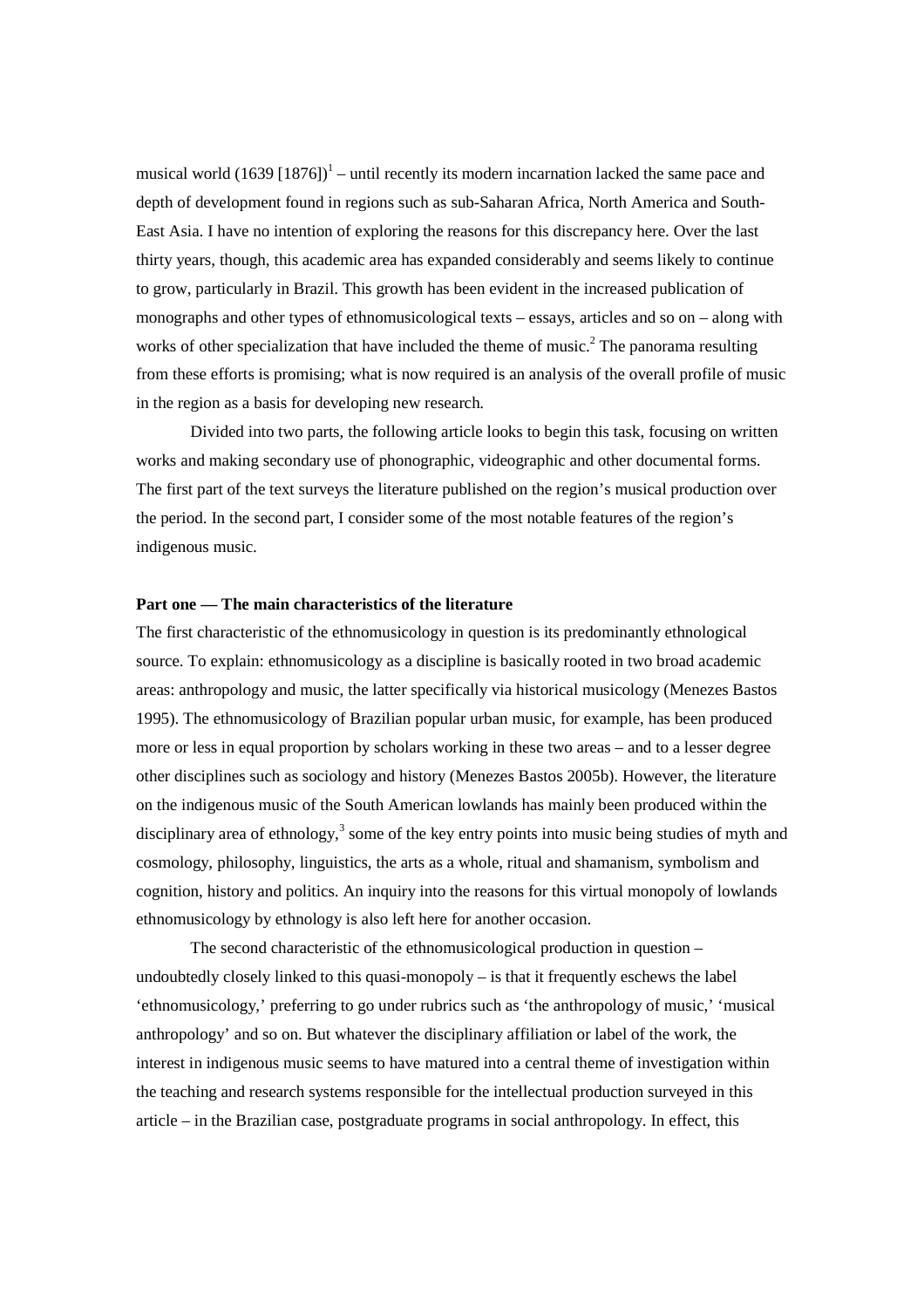anthropology of music appears to have acquired a position similar to that of the sociology of music (Adorno 1983:259): it is one of the diverse anthropologies of something, the 'something' in question here being music.

 The third characteristic of the regional ethnomusicological literature is that – like the works relating to the ethnology of the South American lowlands as a whole – it has been produced in academic institutions located in a range of countries, involving professionals of different nationalities on an equal basis. This has lent a strong international flavour to the region's ethnomusicology. Leading these countries are Brazil, France, Great Britain and the United States, the first being where the literature seems to have proliferated most – particularly from the 1990s onwards – thanks to the expansion in postgraduate programs in social anthropology and their increasingly strong production of master's dissertations and doctoral theses (see Beaudet 1993, Menezes Bastos 2005a, Coelho 2007).<sup>4</sup>

The comparative perspective, generated from within ethnography itself, $5$  is the fourth characteristic of the ethnomusicological production under consideration. This dimension is sustained by the theoretical-methodological conviction – shared by Americanists of every theoretical extraction – that the South American lowlands constitute a huge relational system, communicating as far as the Andes (typically over the *longue durée*). This relational system is dependent on the existence of a wide network of communications in which the arts and artisticity play absolutely crucial roles (Menezes Bastos 2001). By *artisticity* I mean a general state of being that involves thinking, feeling and making in the general pursuit of 'beauty,' the latter understood – far from its customary and typically academic Western formulations – as no more than an entry point into the universes of art (as much as 'monstrosity,' 'prototypicality,' 'efficacy,' 'formativity' and other rubrics). This general state of being, manifest in studies covering a wide variety of themes, including areas beyond those designated as 'fine arts' by the West, is a pronounced feature of the region's cultures for whom the things and beings of the cosmos are (and continually become) works of art. This applies from the person to the cosmos and affects the whole of social life (see Overing 1989).

 Finally, it is worth noting that the growing recognition for ethnomusicological studies has received further input at the level of the political relations between lowlands indigenous societies and the 'white world:' the musicality and artistic expression typical of these peoples have in themselves been important conduits for increasing awareness and solidarity among the 'civilized' population and turning many of the latter into allies of the Indians in their fights for citizenship. As part of this process, the Indians, with the help of their allies, have begun to produce their own compact disks and videos, as well as shows and other events (see Mello 2003).<sup>6</sup> Hence the fifth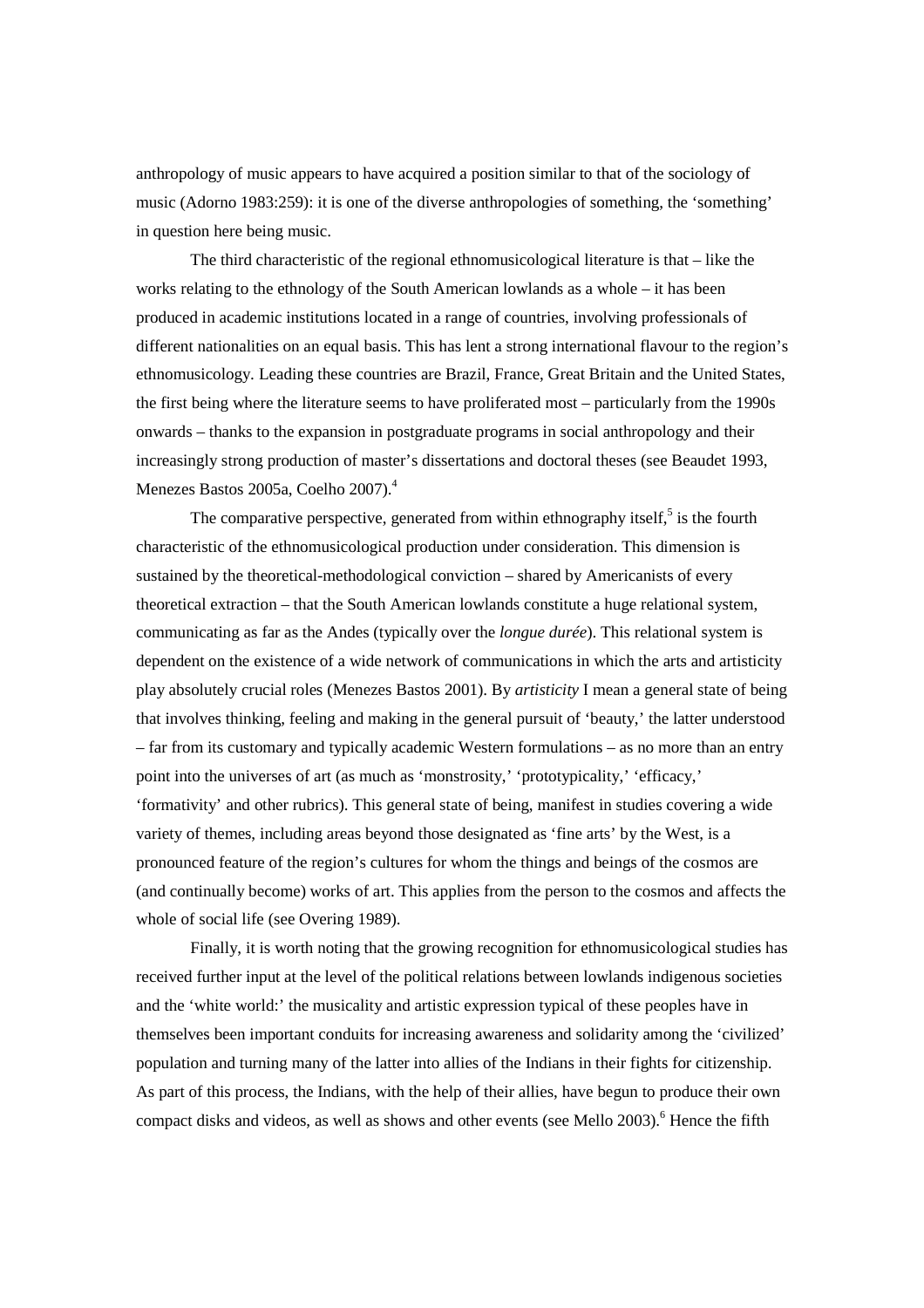characteristic of the ethnomusicology of the South American lowlands over the period under study possesses a markedly political aspect.

 As I stated at the outset, the future for ethnomusicology in the South American lowlands appears extremely promising. As well as a significant number of pioneering studies produced from the 1970s onwards – such as those by Camêu (1977), Menezes Bastos (1999a [1978], 1990), Smith (1977), Beaudet (1997 [1977]), Travassos (1984), Aytai (1985), Fuks (1989), Hill (1993), Seeger (1987), Estival (1994), Olsen (1996) etc. – we can observe a blossoming of research from the mid 1990s conducted by a new generation of ethnomusicologists, most of them anthropologists. This growth has been particularly evident in Brazil. New research includes Espinoza (1991), Salivas (1995), Silva (1997), Lima (1998), Montardo (2002), Piedade (1997, 2004), Mello (1999, 2005), Cunha (1999), Véras (2000), Werlang (2001), Dallanhol (2002), Coelho (2003), García (2005) and Herbetta (2006)<sup>7</sup> among others.

 The existence of this new generation of ethnomusicologists suggests that the ethnomusicology of the lowlands region has moved beyond its phase of primitive capital accumulation, enabling its reproduction and development. The work of the current generation should lead to an expansion in the ethnographic coverage of the region's ethnomusicological production – still small, though far from negligible, as this text aims to show – as well as the definition of new analytic themes and theoretical-methodological approaches to music, and the construction of interconnected regional and subregional comparative frameworks.

 To highlight further the promising situation of the region's ethnomusicology, I note a final two points. Firstly, the training of a burgeoning group of young anthropologists who, though not ethnomusicologists, are carrying out research of considerable interest to our understanding of music in the South American lowlands (see Barbosa 1991, Ribeiro 1992, Oliveira Júnior 1998, Romano 2000, Arcanjo 2003, Cesarino 2003 and Gorham 2005). Secondly, the existence of very interesting rare documents, many published through restricted outlets or publications with a narrow circulation. These include the studies by Avery on the Mamaindé and Pareci (1973, 1974, 1973-1974, 1974-1975a, 1974-1975b)<sup>8</sup> and those by Aytai on the Xetá and the Nambikwara (1978a, 1978b, 1978c, 1978d, 1979a, 1979b, 1979c, 1981a, 1981b, 1982a and 1982b). The sheer volume of these references for just two authors suggests that these documents are merely the tip of a much larger and more diversified iceberg.

 To conclude the first part of this article, it is worth adding that lowlands ethnomusicology has been gaining a higher profile through an ever increasing number of articles in recent collections on the ethnomusicology of South America and Latin American in general (cf. Kuss 2004; Lühning & Rosa 2005; Lucas 1999; Lucas & Menezes Bastos 2000; Olsen & Sheehy 1998;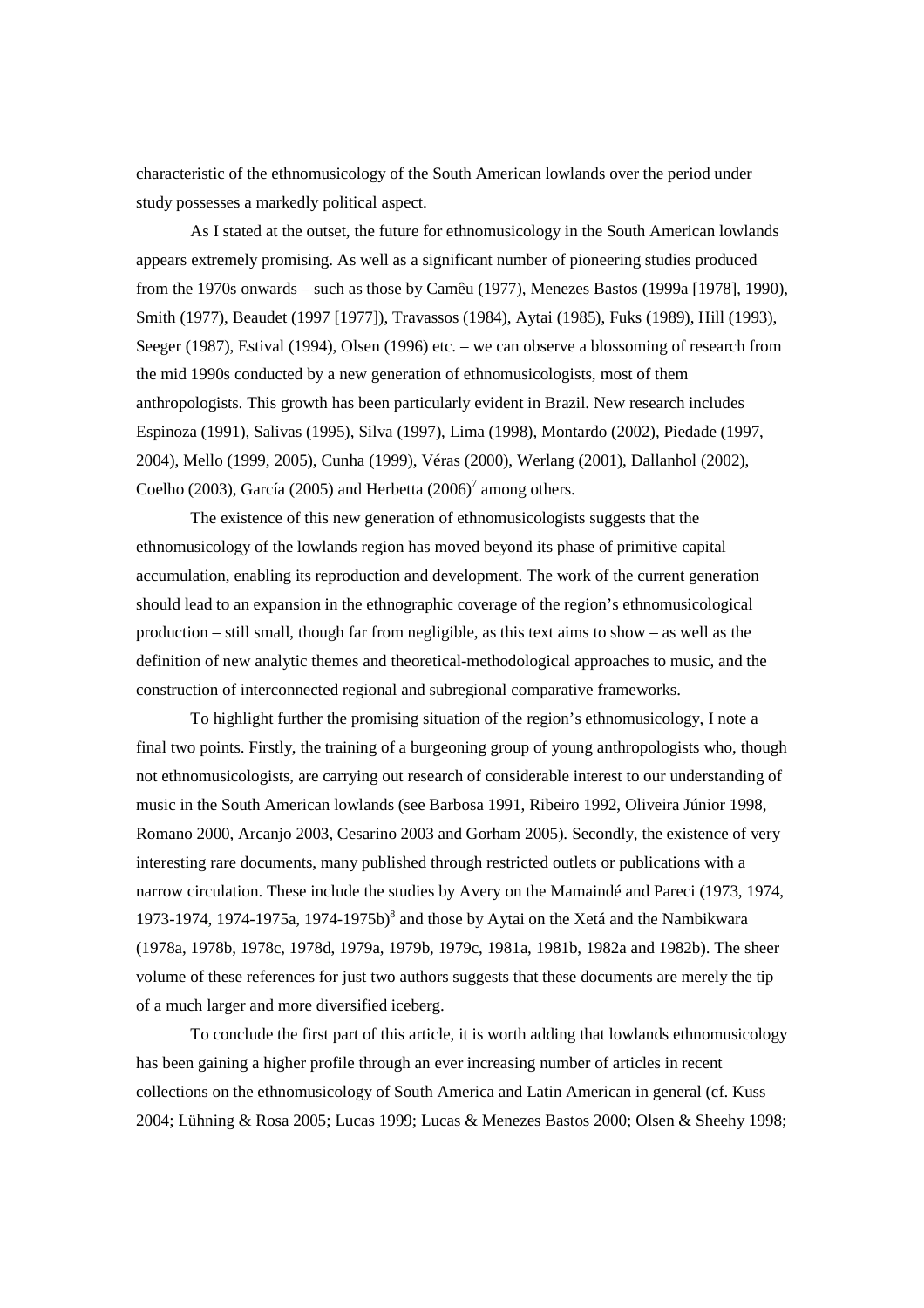Sandroni 2006; Tugny & Queiroz 2006). Attempts at comparison at both regional and subregional level, though, are still limited in number and scope. Among those available are: Menezes Bastos (1996), focusing on the music of Gê Indians; Menezes Bastos & Piedade (1999), on Tupi-Guarani peoples; and Montardo (2002), on the Guarani. There are also a few works on the region as a whole, namely: Beaudet (1993) and my own work (Menezes Bastos 1994, 1999b). In conclusion, the foundations of regional ethnomusicology are sound and its future assured.

#### **Part two — Music in the South American lowlands: key characteristics**

As I mentioned above, the attempts at comparison involving the indigenous music of lowland South America are still few in number and limited in scope, both at subregional and regional levels. Having surveyed and described the literature on the area's musicology in the first part of the article, I shall now embark on a modest attempt to overcome this limitation, highlighting and discussing some of the features that I consider most notable and outlining a number of ideas for future research. I should emphasize that given the still relatively low – though, as I intend to demonstrate, significant – ethnographic coverage of the subarea of the Americas under study, the characteristics described below take the form of working hypotheses.

 The first characteristic I shall consider, a topic on which I have written on various other occasions (Menezes Bastos 1994, 1996, 1999b, 2001; Menezes Bastos & Piedade 1999), concerns the role – and what is generally seen as the strategic value – played by music in the intersemiotic chain of rituals in the region. This question was originally studied in two geographically distant and culturally distinct lowlands areas by authors working independently: in Peruvian Amazonia, by Smith (1977) among the Amuesha (Arawak); and in the Upper Xingu, by myself (1978 [1999a]) among the Kamayurá (Tupi-Guarani).<sup>9</sup> Smith defines the role of music in the Amuesha ritual complex as the *integrating centre* of the various discourses pertaining to the complex; a centre that weaves, so to speak, the unity of ritual expression out of the diversity of elements traversing these discourses. It is as though music were the centripetal force enabling the convergence of the visual, olfactory and other kinds of discourse composing the rites. Following convergence of these elements, this force becomes centrifugal, recomposing the diversity of ritual discourses. In the Kamayurá case, music likewise functions as a pivotal system mediating the universes of the verbal arts (poetry and myth) with plastic-visual expressions (graphic design, iconography, feather art) and choreological expressions (dance, theatre). What the sources from the 1970s highlight, therefore, is music's exemplary role in *integrating* and *intermediating* the different discursive channels involved in the intersemiotic chain of ritual in the indigenous lowlands.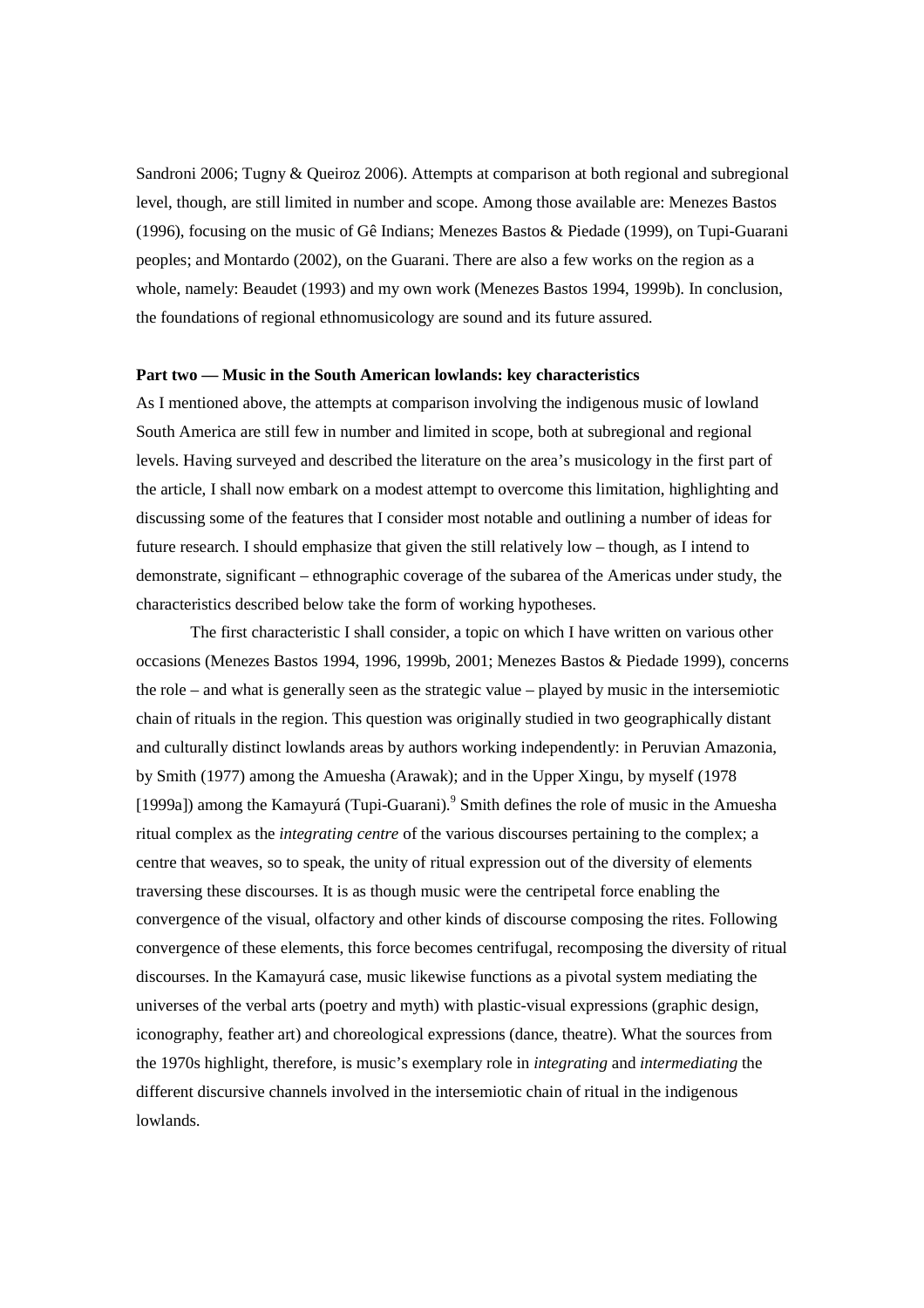Basso (1985), studying the Kalapalo, a Carib people also from the Upper Xingu, confirms these initial ideas while simultaneously refining them: for the author, the very nature of ritual performance is musical – hence her important concept of *musical ritual*, where music comprises the key to ritual performance, effectively setting it in motion.<sup>10</sup> Gebhart-Sayer (1986, 1987), writing about the Shipibo-Conibo (Pano) of Peruvian Amazonia, extrapolates further on these connections. For her, the relation between music and visual designs is essentially one of *translation*; in the shamanic rituals of these people, songs are the reversible acoustic translation of pictorial motifs. Hence it could even be said that the latter are the visual transcription of the former, thereby functioning as their musical score or annotation (*non mensurata*, so to speak). Similarly, among the Yekuana (Carib) of Venezuela described by Guss (1990), basketry and song are so closely connected that it is almost as though, for the Yekuana, to make baskets is to sing them into being.

 In sum, we can identify the general role played by music in the intersemiotic chain of ritual in the South American lowlands, revealing a semantic functionality that encompasses the nexuses of *integration*, *intermediation*, *elicitation* and other like processes, synthesizable by the generic nexus of *translation*. In a text published in 2001, I suggested that in this context the idea of *translation* helps emphasize the interdependent semantic relation between the subsystems active in the chain. This concept, however, applies

[...] in tautegorical rather than allegorical form, meaning that the kind of translation involved should not be conceived in synonymic terms or as the reproduction of the same meanings by the different signifying subsystems. It amounts to neither of these notions, since each of these subsystems constitutes a separate way of expressing meanings from other channels, dislocating them, however, from the subsequent meanings that they mimetically produce (2001:348).

 This idea of *translation* is similar to the kind advocated by Benjamin (1968), as the "search for resonances and reverberations between distinct systems and codes, and for totalizations from partial points of view" (see Carneiro da Cunha 1998:16).

 The second notable characteristic of the music of the South American lowlands that I outlined in this text can be called *sequentiality*: this concept refers to the musical organization of rituals at the inter-song level – that is, at the level constituted by the interconnections between the respective component songs (or instrumental or vocal-instrumental pieces). Notably, Basso (1985:246-253) identifies Kalapalo rites as *musical*, arguing that communication is enabled precisely through musical performance. Extending Basso's point, the sequentiality to which I refer is explained by the fact that the region's musical repertoires – in the vast majority of cases, as we have seen above, part of complex semiotic chains – are organized in sequences (or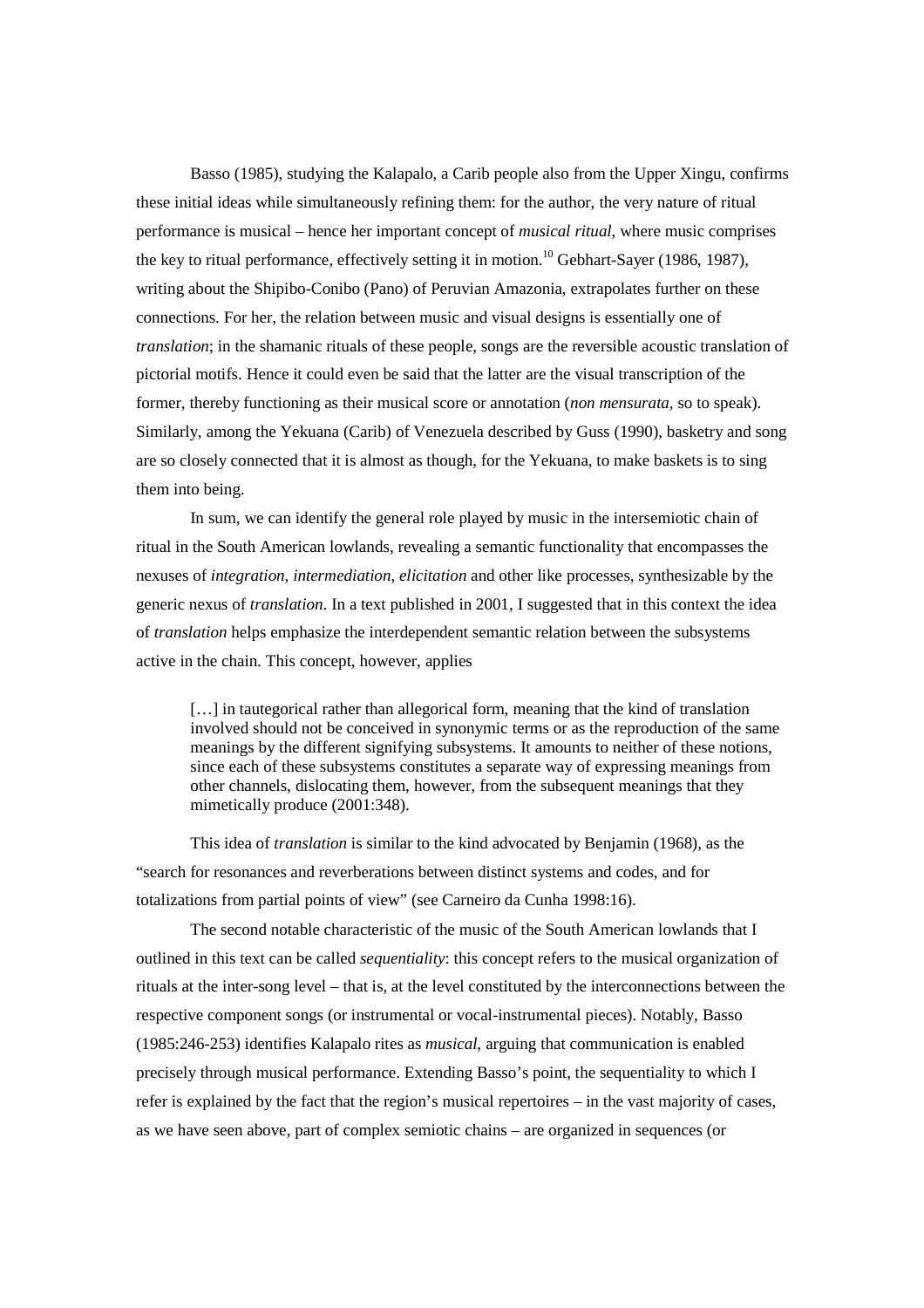sequences of sequences) of chants (whether these are songs or vignettes), instrumental pieces or vocal-instrumental pieces. These sequences, as well as the sequences of sequences, frequently anchor the chronology of day and night and are anchored by it. They may also be adapted to the chronologies of other temporal cycles, such as months, seasons and so on, thereby composing musical calendars.

 Everything suggests, therefore, that isolated musical pieces make little sense for lowland indigenous peoples. This sequentiality at inter-song level – whose type of organization evokes that of the Western suite (Fuller 2007) – was first described by myself in systematic form among the Kamayurá (Tupi-Guarani) of the Upper Xingu (Menezes Bastos 1990, 1994, 1996a, 2004a, 2004b; Menezes Bastos & Piedade 1999). It was then later studied among the Kulina (Arawak) of Acre (Silva 1997), the Yepamesa (Tucano) (Piedade 1997), the Upper Xingu Waujá (Arawak) (Piedade 2004; Mello 1999, 2005), the Guarani (Tupi-Guarani) of the Brazilian south and centralwest (Montardo 2002), the Arara (Carib) of Pará (Coelho 2003) and – precisely, so – among the Kalankó 'mixed Indians' of Alagoas (Herbetta 2006).

 It is my working hypothesis that this type of organization is disseminated much more widely than the range of this sample leads to suggest (although this sample is undoubtedly considerable, it is perhaps somewhat self-replicating insofar as it is made up of my own ethnographies or those of scholars who are or were my students and collaborators).

 A significant number of other ethnographies can be listed here – none coming from the Santa Catarina circle, or indeed making up part of any other circle, but involving indigenous groups geographically distant and culturally diverse from each other. These include works by Beaudet (1997 [1977]): on the Wayapi (Tupi-Guarani); Halmos (1979): Nambikwara; Aytai (1985): Shavante (Gê); Basso (1985): Kuikúro (Karib Xinguano); Seeger (1987): Suyá (Gê); Estival (1994): Arara (Carib); Cunha (1999): Pankararu – the latter once again an example of 'mixed Indians.' All the evidence is that sequentiality is one of the primary *rationales* for the organization of the region's rituals at inter-song level. Detailed studies on the theme are now needed, though, to consolidate this proposition. In the Kamayurá case investigated by myself, sequentiality assumes an extremely complex form, following a pattern I have denominated a *sequential structure*. Below I provide a small example of this pattern, though one of great interest from the cognitive point of view, and suggest that, as a pattern, it is typical rather than exceptional in the lowlands (see Menezes Bastos 1990, 2004a, 2004b).

 The ethnography of the *Yawari* ritual that I studied is massive, the ritual being one of those rites – very common in the lowlands – with a long duration, whose preliminary phases may occur years before their execution properly speaking.<sup>11</sup> However, when analyzed more closely,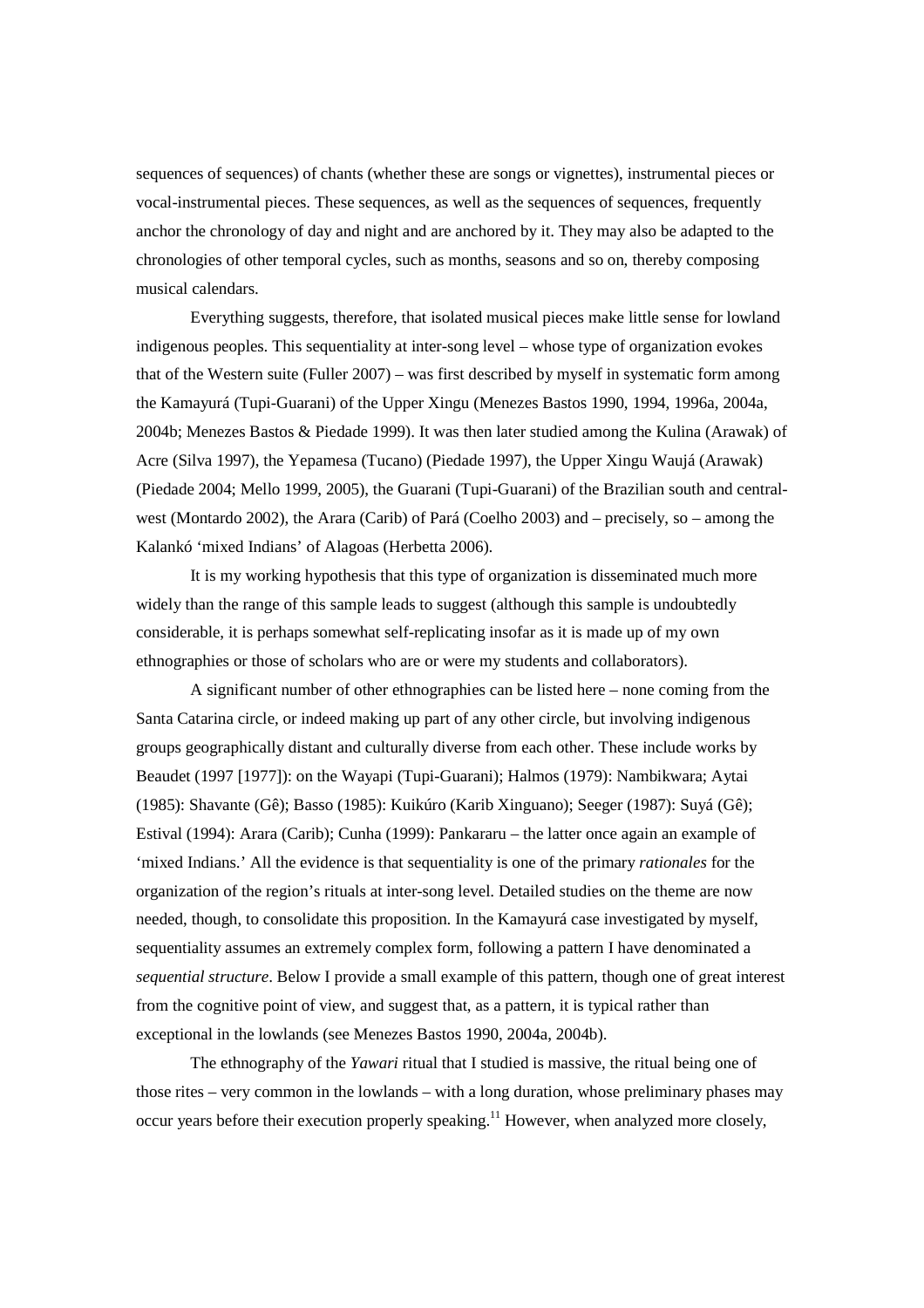the ethnography in question shows striking regularities: the song system involved is a complex set of sequences of sequences of chants (songs or vignettes) composed of repetitions – performed with large or small changes – of the sequences making up part of the set. These repetitions are performed daily over the space of 11 days. The component sequences are repeated isonomically and isotopically as variants of each other. By *isonomy*, I mean the relation of structural pertinence between sequences, characterizable as *transformations* (in the Lévi-Straussian sense) of a structure (in the case at hand, a *sequential structure*).<sup>12</sup> The term *isotopy* refers to the sequence's temporal localization during the same part of the day. *Homologous* sequences are simultaneously isonomic and isotopic. Changes are produced by operations performed during the reiteration of the *reference sequence* of each subset of variants.<sup>13</sup> Songs or vignettes are thereby included, excluded, substituted, resequenced, retrograded or repeated.

 Like the nuclides of certain chemical elements, homologous sequences (or exceptionally, any sequence) swap components among themselves (chants) as free (or almost free) particles that they incorporate or release. I should note that the *Yawari* song system comprises nine subsets of homologous sequences – variants of each other – which I also call *cantos*, in the sense of macrounits of a protracted musical-poetic composition (one evocative, indeed, of classical Mediterranean epopeias): dusk (types of opening and return), night, deep night, early morning, dawn, late morning and afternoon (types of reopening and continuation). Since for the Kamayurá the day starts at twilight, dusk is the first song of *Yawari*; night, the second, and so on until afternoon, the seventh and last canto.

 As I mentioned, the song system is organized according to what I call a *sequential structure*. This can be seen as both an *account* – a 'history' – and as a *program* – a 'structure' of a composition of sequences (of chants [songs and vignettes] and sequences of chants), administering two processes, *repetition* and *differentiation*, taking chants as processing units. This results in three types of succession: *progressions*, *regressions* and *stagnations*, which constitute the 'future,' 'past' and 'present' tenses respectively. From the cognitive viewpoint, the sequential structure is a teaching machine (like the Western suite and sonata forms), in the sense used by Minsky (1983), while simultaneously comprising a complex grouping (Snyder 2000:31-46) operating with long-term memory (2000:69-71). Differently to the Western suite, though, it not only produces inter-song progression, but also the return or regression, as well as stagnation – when the internal time of the rite is itself annulled. As part of this process, the kinds of memory employed involve both recognition (or identification) and forgetting (or effacement). Or, to evoke a magnificent text, the marble *and* – because not  $or$  – the myrtle.<sup>14</sup> In order to explain my analysis more clearly, I briefly describe the first Yawari canto, of opening (dusk) type. I produce a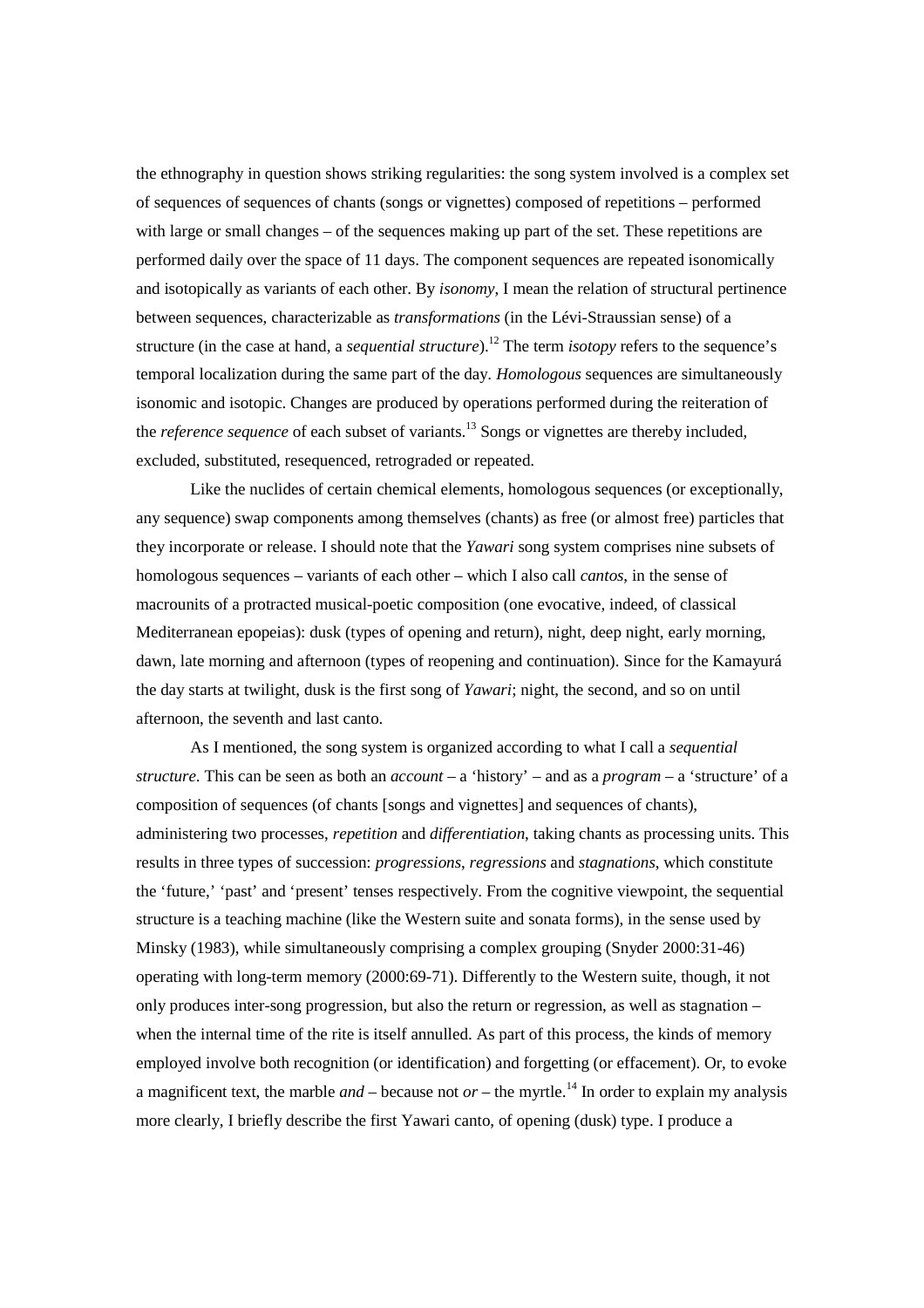diagrammatic formula of its sequential structure in which the inclusion (I) of chants regulate  $(\rightarrow)$ their exclusion  $(E)$ .<sup>15</sup>

# **Figure I – Formula of the sequential structure of the first song (dusk) of** *Yawari***, opening type (AB)**

$$
I\left\{\n\begin{array}{c}\n1, \\
1, \\
\end{array}\n\begin{bmatrix}\n(2)_1 \\
(-R^y)_2\n\end{bmatrix}\n\right\} \begin{bmatrix}\n(s-4')_3 \\
(s-6')_4\n\end{bmatrix}^1\n\right\}\n\longrightarrow\n\begin{array}{c}\nE \\
\end{array}\n\left\{\n\begin{bmatrix}\n(3)_3 \\
(3, 6-7)_4\n\end{bmatrix}^1\n\right\} \\
(\sim \text{OP})_5\n\end{array}
$$
\n
$$
(SR)_5
$$

Expanding this formula, the opening (symbol AB) of the Yawari song system has two main alternatives, namely:

 $1<sup>st</sup>$ : Its reference sequence  $(SR<sub>5</sub>)$ , <sup>16</sup> when no (~) operation (OP) is performed with any of its chants  $({\sim}OP_5)$  [index 5].  $2<sup>nd</sup>$ : Its other sequences (which follow the bifurcation signalled by the indices 1 and 2).

The latter are generated in the following way: depending on the inclusion (I) effected between chants 1 and 2 or 1 and  $(-R^v) - R^v$  being one resequencing of chants – there are two possibilities concerning the elements to be included (represented by indices 2, 3 and 4):

$$
\begin{array}{c} (s-4')\\ (s-6) \end{array}
$$

In these possibilities, s is a sequence of chants (1', 2' and 3') with a high degree of stability, 4' is a chant and  $\emptyset$  signals the absence of any chant. Both possibilities present a combination with the first choice (index 1). However, only (s-4') combines with the second (index 2).

These inclusions regulate  $(\rightarrow)$  the exclusions (E), which are as follows:

 $E(3)$ <sub>3</sub> for the combination of index 1, subindex 3, in which the 3 in brackets is another chant. E  $(3, 6-7)$ <sub>4</sub> for the combination of index (1) again, subindex 4, in which 6-7 is the sequence of chants 6 and 7. E  $(2, 3, 10)$  for the only possible combination of index 2, in which 10 is another chant.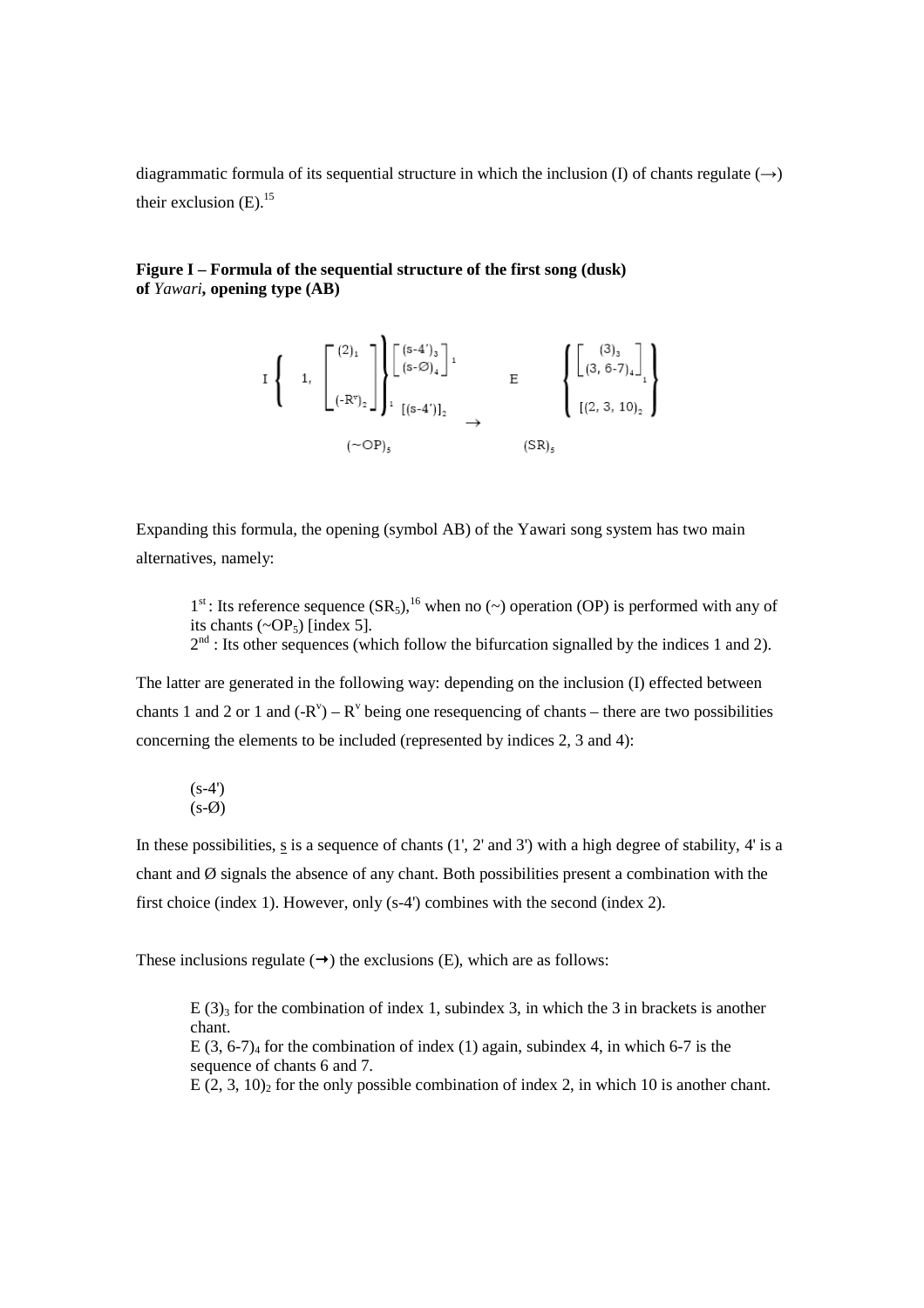This formula, written in function of the inclusions, can be transposed into another formula – just as valid as the first – written in function of the exclusions.

 The third characteristic of South American lowland music I wish to discuss – what I have called the *nucleus-periphery structure* – characterizes the types of relation between the individuals and groups of performers making up the musical-choreographic groupings (solo, chorus, etc.). From the outset, it is worth noting that this characteristic is not purely musical, but also strongly choreological, that is, linked to dance.<sup>17</sup> Drawing from my studies of Upper Xingu music and dance (Menezes Bastos 1990, 1994, 1996, 1999b), the relation between the individuals and groups of performers making up the musical-choreographic groupings in the indigenous lowlands is complex, unable to be reduced, for example, to the two successive and alternating terms of the antiphonal form (solo and chorus) frequently found in many other parts of the planet, such as sub-Saharan Africa or in the West (Lomax 1968).

 The nucleus-periphery structure is constituted by the relation – determined successively or simultaneously – between what I term the *nucleus* and the *periphery*. The former is composed of a male or female soloist (or master of music) and his or her helpers; the second by the other performers (male or female). In the nucleus – made up of mature adults – the soloist generally enters alone with the introduction (*caput*) to each song or vignette, at the end of which he/she is followed by the helpers, who the soloist typically repeats heterophonically.<sup>18</sup> Meanwhile the soloist continues his or her song. Most of the time, this nucleus sings songs, here and there intermediated with vignettes, which are generally onomatopoeic musical-linguistic configurations with a high degree of stability.

 The periphery, on the other hand – composed of young adults, adolescents and children – chant onomatopoeic sounds with varying levels of musical-linguistic stability and/or improvise them, producing an extensive polyphonic fabric. In the Upper Xingu case studied by myself, the nucleus and the periphery are irreducible to one another, though they undoubtedly make up part of the same whole. Their relation, which strongly evokes the Amerindian conception of twinhood as an asymmetric duality (Lévi-Strauss 1993; Menezes Bastos 1996), is given by the fact that both dramatize in their own way – through the song and the musical-linguistic onomatopoeia, respectively – the myths at the base of the rites.

 The nuclear-periphery structure can assume a variety of forms, produced through the multiplication and/or cancellation of its terms. Hence, individual solos and multiple individual solos (as in the Suyá *akia* [see Seeger 1987]), as well as choruses (such as the Suyá *ngere*) and other forms, can all be seen as variants of this base structure. In these variations, the periphery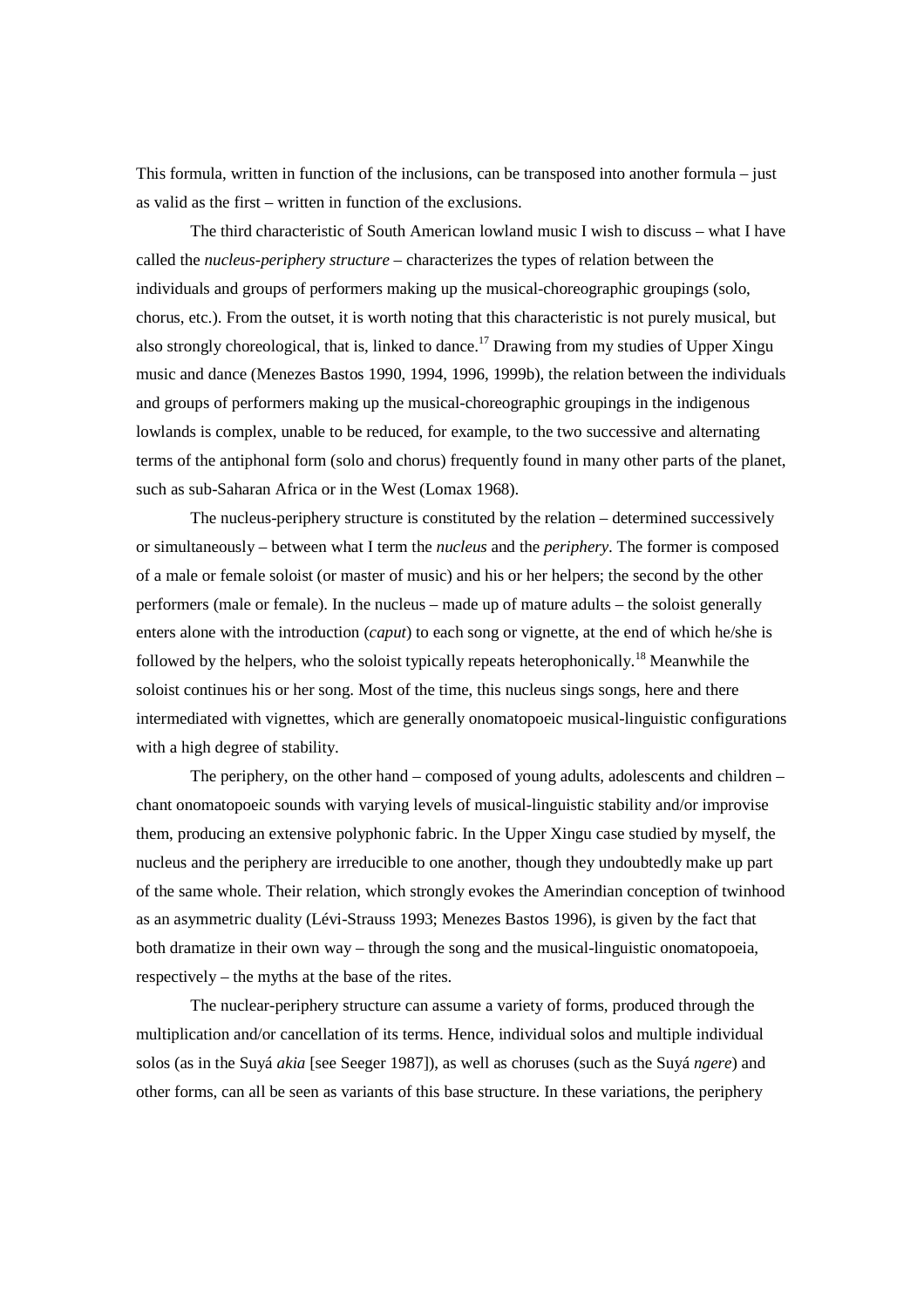ceases to exist: in the first case, the nucleus is reduced to the solo; in the second, the solo – also chorus-less – is multiplied; and in the third, only the chorus is present without the solo.

 From the choreographic viewpoint, some of the most common dance patterns associated with this structure and its variations are line, file (procession), wedge and block formations. Indeed, as emphasized earlier, the third characteristic of the region's music is strongly choreographic in nature, a sign that dance, as much as music and the other nodes of the intersemiotic chain of ritual, is also a strategic area of interest in terms of understanding the indigenous lowlands. In the Upper Xingu case (Menezes Bastos 1990, 2001; Véras 2000), dance is manifested, including in native discourse, as the ultimate reducer of the intersemiotic chain, a kind of limit of the latter beyond which nothing more can exist.

 The third characteristic of the music found in the South American lowlands region, systematically described in my work on Upper Xingu music and dance, also seems to have a broad spectrum, spanning from the Amazonian Northwest and Northeast (Piedade 1997; Beaudet 1997) to the south of the lowlands (Montardo 2002); from the Brazilian Northeast (Cunha 1999; Herbetta 2006) to the southeast and southwest of Amazonia (Smith 1977; Silva 1997; Werlang 2001), covering numerous subregions within Amazonia (such as the cases studied by Coelho 2003; Mello 2005; Seeger 1987; Véras 2000, as well as others).

 The fourth key characteristic concerns the main process found in the region for composing musical pieces: *variation*. In this process, the thematic material – typically the motifs, $19$  usually exposed in the introduction to the pieces – is developed through various procedures, including repetition, augmentation, diminution, transposition, retrogradation and so on, with the resulting transformations retaining the essential characteristics of the core material.<sup>20</sup> This feature is widespread in the region, spanning from Northern Amazonia (Piedade 1997; Beaudet 1997) to the south of the continent (Montardo 2002); from the Brazilian Northeast (Cunha 1999; Herbetta 2006) to the south of Amazonia (Silva 1997; Werlang 2001), including many subareas within the region. For a deeper analysis of this question, the reader may confer, among many other works, the studies by Avery (1977); Halmos (1979); Aytai (1985, 1978a-d, 1979a-c); Travassos (1984); Seeger (1987); Menezes Bastos (1990); Véras (2000); Werlang (2001); Coelho (2003); Piedade (2004); and Mello (2005).

 The detailed studies by Menezes Bastos (1990, 2004a, 2004b [Kamayurá]), Piedade (2004) and Mello (2005) [Wauja] reveal how the process of variation lies at the base of musical composition at an intra-song level among the Upper Xingu peoples. In the case of Kamayurá vocal music, what I called *diatonic dyadism* is one of the most common procedures for generating motifs, the diatonic dyad being constituted typically by notes ranging across an interval of a third.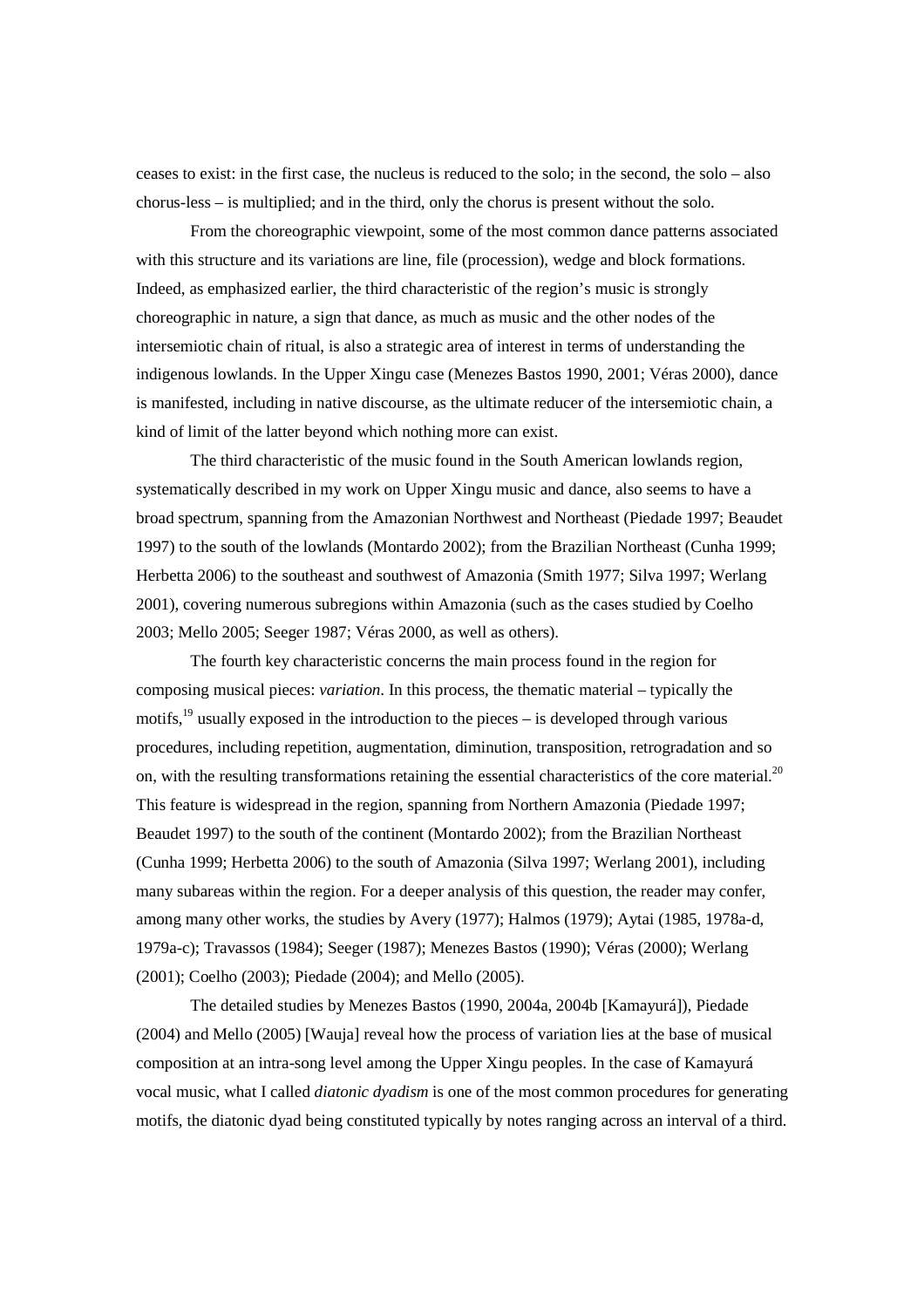Among the Kamayurá, this is the way par excellence of constructing the tonal centre of a piece, whether ascending or descending, and preferentially minor (major thirds tend to be much rarer). Once the piece's initial motif is generated, its variations are then produced, forming sentences and clauses, which usually regulate the process I have denominated *chromatic serialism*, in which the original motif (or series) is varied by a gradual *chromatic infilling*, which may result in the composition of completely chromatic motifs derived form the original.

 Among the Wauja, Piedade (2004) in his study of instrumental music shows with brilliance and rigour how motif variation lies at the core of the process of musical composition of the so-called 'sacred flutes.' The motifs – not necessarily equivalent to minimal segments – are here of two types: *theme-motifs* and *play-motifs*, understood respectively as signatures of the individual pieces and of the suites (sequences) of which the former comprise part (2004:150). Among the variational principles, the author notes those of augmentation, diminution, transposition, inversion and many others (2004:201). Also among the Wauja, Mello (2005) shows how the process of variation described by Piedade in relation to male instrumental music also applies to female vocal music. On the other hand, developing analyses begun in her 1999 text, Mello (2005:9-11) demonstrates pursues an elegant musicological inquiry to show how part of the male and female Wauja repertoires, typically those of the so-called 'sacred flutes' and those of the female *Amurikumã* ritual, strictly speaking, are variants of each other, as though women among this Arawakan people sing vocal transpositions of the flute music, while men do the inverse, performing flute renditions of the female vocal music. $21$ 

 In other words, the process of variation traverses musical genres and sexual genders. As well as variation distinguishing the process of intra-song composition in the region, it also seems to mark it at the inter-song level, that of the sequences, as in the case described above. In this sense, each of the sequences making up the same universe of sequences is, as a rule, a variant of the reference sequence.

#### **Final considerations**

As I stated at the start of this text, the current situation of the studies on music in the indigenous societies of the South American lowlands – a typical rather than specialist theme in regional ethnology – is extremely promising. Although the ethnographic coverage available on the subject is still small – though in no sense negligible,<sup>22</sup> as I have pointed out – it does allow an appraisal of the general profile of music in the region, a basic requisite for the development of future research. The present survey has highlighted four essential characteristics of this profile. Firstly, the role of music in the intersemiotic chain of ritual, pointing to the generic concept of *translation*. This role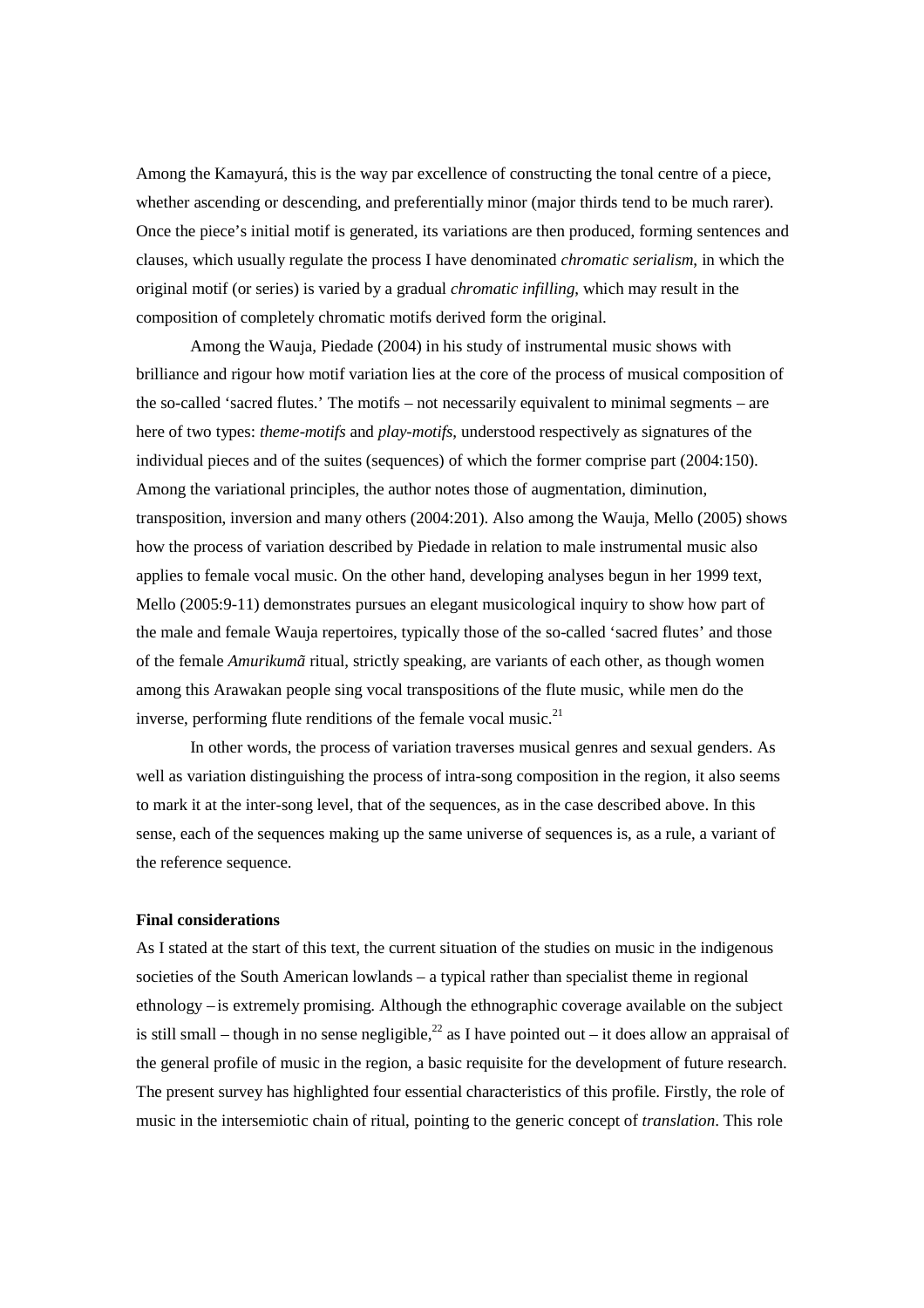is generally agreed to be of great interest; however, it needs to be approached as a program for future investigation rather than an underlying and paralysing parochial intellectual motif. I then proposed that, throughout the region, sequentiality constitutes one of the *rationales* organizing rituals at inter-song level; that is, the level composed by the interconnection between the musical pieces (vocal, instrumental, vocal-instrumental) of the respective song systems.

 The obvious and rather limited apprehension of music as the 'art of time' – where memory figures as recognition – can be surpassed through investigations into the links between this memory and the process of forgetting. The nucleus-periphery structure with its variations – that is, transformations – appears as the third characteristic in the present survey, anchoring our comprehension of the complex relations involving the constituent elements of musical groupings in the region. Not everything here can be reduced to the alternation between solo and chorus, but the relation of irreducibility between the parts is also an absolutely fundamental dimension. The structure in question signals that dance – as much as music and the other nodes of the intersemiotic ritual chain – is an area of strategic interest for understanding the region. This is a form of dance, however, in which we find both *katabatic* tendencies – directed towards the earth, with a desire for weight – and *acrobatic* tendencies – directed towards the air, in search of 'freedom.'

 As the fourth and final characteristic, the present study highlighted variation as a basic process of musical composition in the region at intra-song level, referring to musical pieces, and inter-song level, relating to their sequences. It should be noted that the idea of variation adopted here does not simply discard the idea of development (see note 23). I suggest that intensive and extensive research on these four points are now needed to advance our specific knowledge concerning music and our general knowledge concerning the ethnology of the South American lowlands.

 Clearly other topics need to be investigated with the aim of complementing these studies. For example, to what extent are linguistic-cultural divisions pertinent to the musical field and enable us to speak in a consistent way about, for example, Tupi, Gê, Arawak and Carib musical landscapes (Beaudet 1993:527)? What has been the impact of contact with the 'white world' on Amerindian musical systems, taking into account what the examples of so-called 'mixed Indians,' such as the Pankararu (Cunha 1999) and Kalankó (Herbetta 2006) seem to show? Finally, does Silva's findings among the Kulina (Arawak) concerning the localization in the singing of crickets of the pulsation for the music of a human ritual (Silva 1999) indicate a merely local phenomenon or suggest something more widespread, perhaps revealing another feature of the music of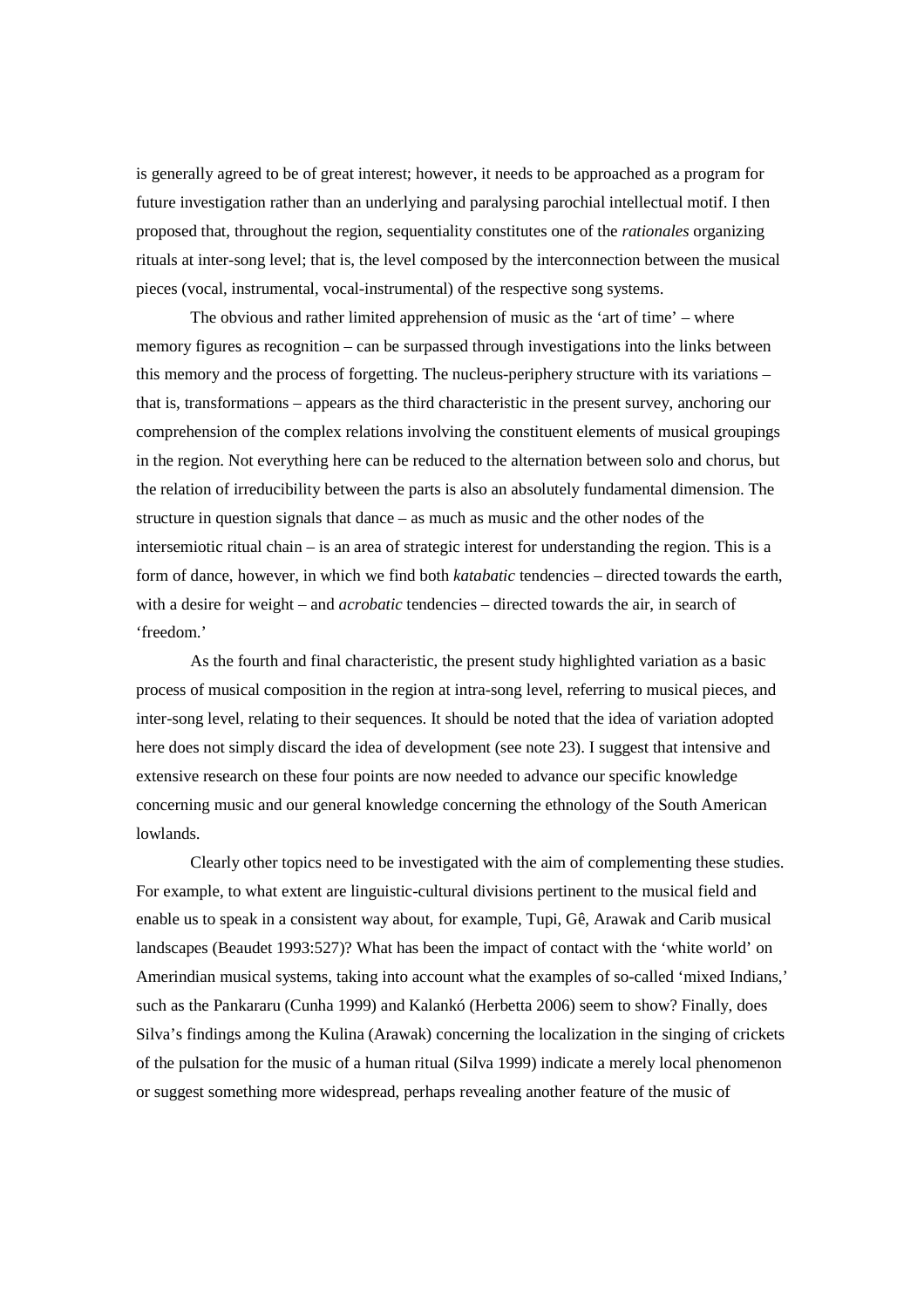indigenous societies of the South American lowlands, linked to the incorporation into human music of acoustic-musical elements derived from nature?

## **Bibliography**

ADORNO, Teodor. 1983. 'Idéias para a sociologia da música.' In: P. E. Arantes (ed.), *Benjamin, Habermas, Horkheimer, Adorno*. São Paulo: Abril Cultural. Coleção Os Pensadores. pp.259-268.

\_\_\_\_\_\_\_\_. 1986. 'Sobre a lógica das ciências sociais.' In: G. Cohn (ed.), *Sociologia: Theodor W. Adorno*. São Paulo: Ática. pp. 46-61.

ARCANJO, Jozelito Alves. 2003. Toré e identidade étnica: os Pipipã de Kambixuru (índios da Serra Negra). Master's dissertation in Anthropology, Federal University of Pernambuco, Recife.

ARETZ, Isabel. 1991. *Música de los aborígenes de Venezuela*. Caracas: Fundef/ Conac.

AVERY, Thomas L. 1973. 'Relatório de dados etnomusicológicos' (referring to a visit to Tanorehana village, Parecí) Ms.

\_\_\_\_\_\_\_\_. 1974. 'Mamaindé music transcriptions, 1973/1974.' Brasilia: Summer Institute of Linguistics. Ms.

\_\_\_\_\_\_\_\_. 1973-1974. 'Mamaindé music analysis.' 3 vols. Brasilia: Summer Institute of Linguistics. Ms.

\_\_\_\_\_\_\_\_. 1974-1975a . 'Mamaindé vocal music.' Brasilia: Summer Institute of Linguistics. Ms. 42pp.

\_\_\_\_\_\_\_\_. 1974-1975b. 'Mamaindé vocal music.' Brasilia: Summer Institute of Linguistics. Ms. (labelled: 'provisional analysis'). 31pp.

\_\_\_\_\_\_\_\_. 1977. 'Mamaindé vocal music.' *Ethnomusicology*, 21(3):359-377.

AYTAI, Desidério. 1978a. 'Um microcosmo musical: cantos dos índios Xetá' (1). *Publicações do Museu Municipal de Paulínia*, 3:1-8.

\_\_\_\_\_\_\_\_. 1978b. 'Um microcosmo musical: cantos dos índios Xetá' (2). *Publicações do Museu Municipal de Paulínia*, 4:1-9.

\_\_\_\_\_\_\_\_. 1978c. 'Um microcosmo musical: cantos dos índios Xetá' (3). *Publicações do Museu Municipal de Paulínia*, 5:1-17.

\_\_\_\_\_\_\_\_. 1978d. 'Um microcosmo musical: cantos dos índios Xetá' (4). *Publicações do Museu Municipal de Paulínia*, 6:1-17.

\_\_\_\_\_\_\_\_. 1979a. 'Um microcosmo musical: cantos dos índios Xetá' (5). *Publicações do Museu Municipal de Paulínia*, 8:13-19.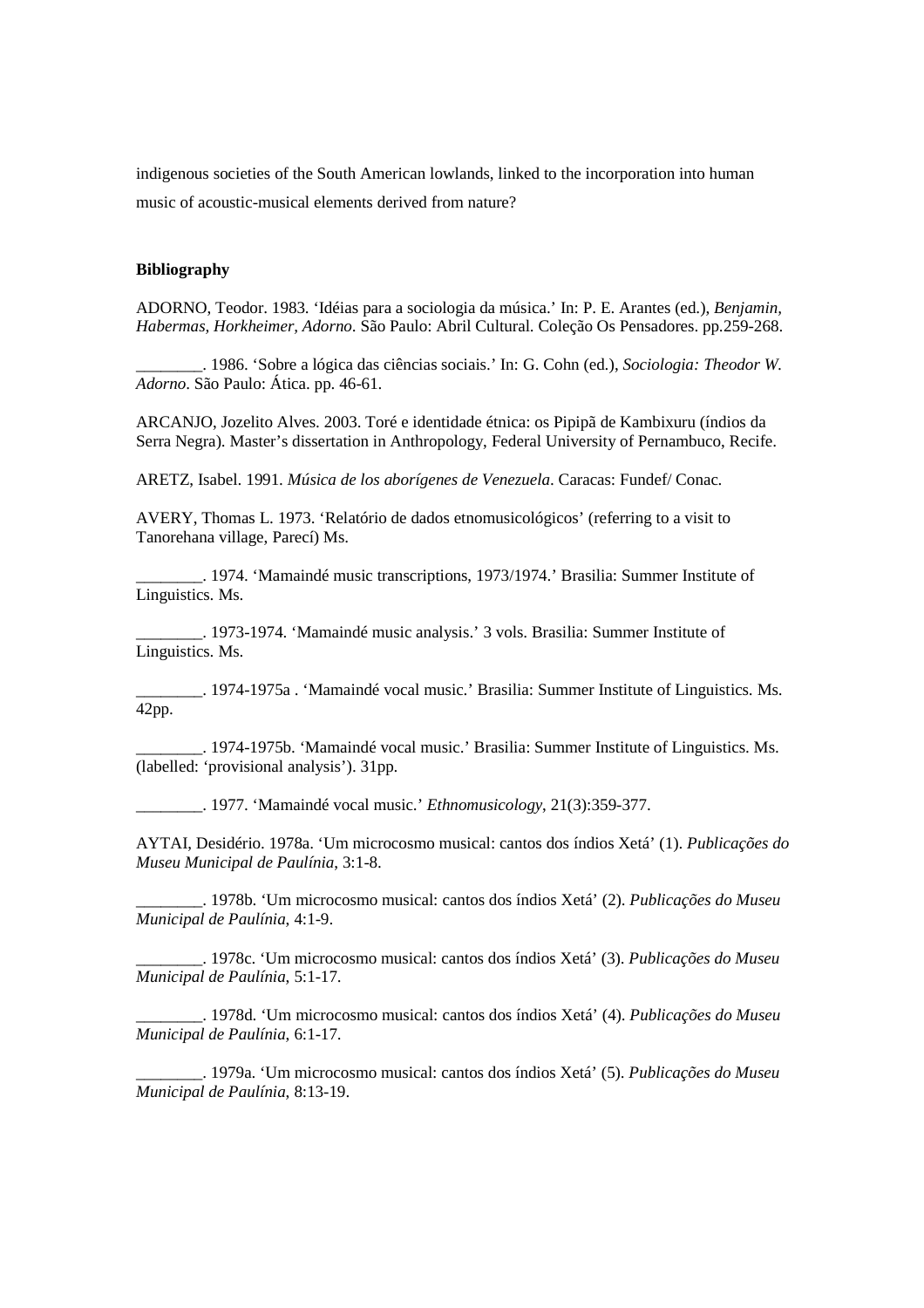\_\_\_\_\_\_\_\_. 1979b. 'Um microcosmo musical: cantos dos índios Xetá' (6). *Publicações do Museu Municipal de Paulínia*, 9:9-21.

\_\_\_\_\_\_\_\_. 1979c. 'Um microcosmo musical: cantos dos índios Xetá' (7). *Publicações do Museu Municipal de Paulínia*, 10:15-22.

\_\_\_\_\_\_\_\_. 1981a. 'A flauta nasal nambikuara' (1). *Publicações do Museu Municipal de Paulínia*, 17:6-17.

\_\_\_\_\_\_\_\_. 1981b. 'A flauta nasal nambikuara' (2). *Publicações do Museu Municipal de Paulínia*, 18:11-26.

\_\_\_\_\_\_\_\_. 1982a. 'A flauta nasal nambikuara' (3). *Publicações do Museu Municipal de Paulínia*, 19:12-19.

\_\_\_\_\_\_\_\_. 1982b. 'A flauta nasal nambikuara' (4). *Publicações do Museu Municipal de Paulínia*, 20:8-16.

\_\_\_\_\_\_\_\_. 1985. *O mundo sonoro xavante*. Coleção Museu Paulista, Etnologia, vol. 5. São Paulo: University of São Paulo.

AZEVEDO, Luiz Heitor C. de. 1938. *Escala, ritmo e melodia dos índios brasileiros.* Rio de Janeiro: Tipographia do Jornal do Comércio.

\_\_\_\_\_\_\_\_. 1941. 'Tupinambá melodies in Jean de Léry's 'Histoire d'un voyage faict en la terre du Brésil'.' In: *Papers of the American Musicological Society*, Annual Meeting, pp. 85-96.

BARBOSA, Wallace de Deus. 1991. Os índios Kambiwá de Pernambuco: arte e identidade étnica. Master's dissertation in Fine Arts, UFRJ, Rio de Janeiro.

BARROS, Liliam Cristina da Silva. 2003. Música e identidade indígena na festa de Santo Alberto: São Gabriel da Cachoeira, Alto Rio Negro, AM. Master's dissertation in Music, Federal University of Bahia, Salvador.

\_\_\_\_\_\_\_\_. Música e identidade indígena na festa de Santo Alberto: preservação e mudança na criação de um acervo da comunidade do Bairro da Praia. Ph.D. thesis in Music (in progress; started 2003). Federal University of Bahia, Salvador.

BASSO, Ellen B. 1985. *A musical view of the universe: Kalapalo myth and ritual performances*. Philadelphia: University of Pennsylvania Press.

BEAUDET, Jean Michel. 1993. 'L'ethonomusicologie de l'Amazonie.' *L'Homme*, 126-128:527- 533.

\_\_\_\_\_\_\_\_. 1997 [1977]. *Souffles d'Amazonie: les orchestres «Tule» des Wayãpi.* (Collection de la Société Française D' Ethnomusicologie, III). Nanterre: Société d' Ethnologie.

BENJAMIN, Walter. 1968. 'The task of the translator: an introduction to the translation of Beaudelaire's 'Tableaux parisiens'.' In: *Illuminations*. New York: Schoken Books. pp. 69-82.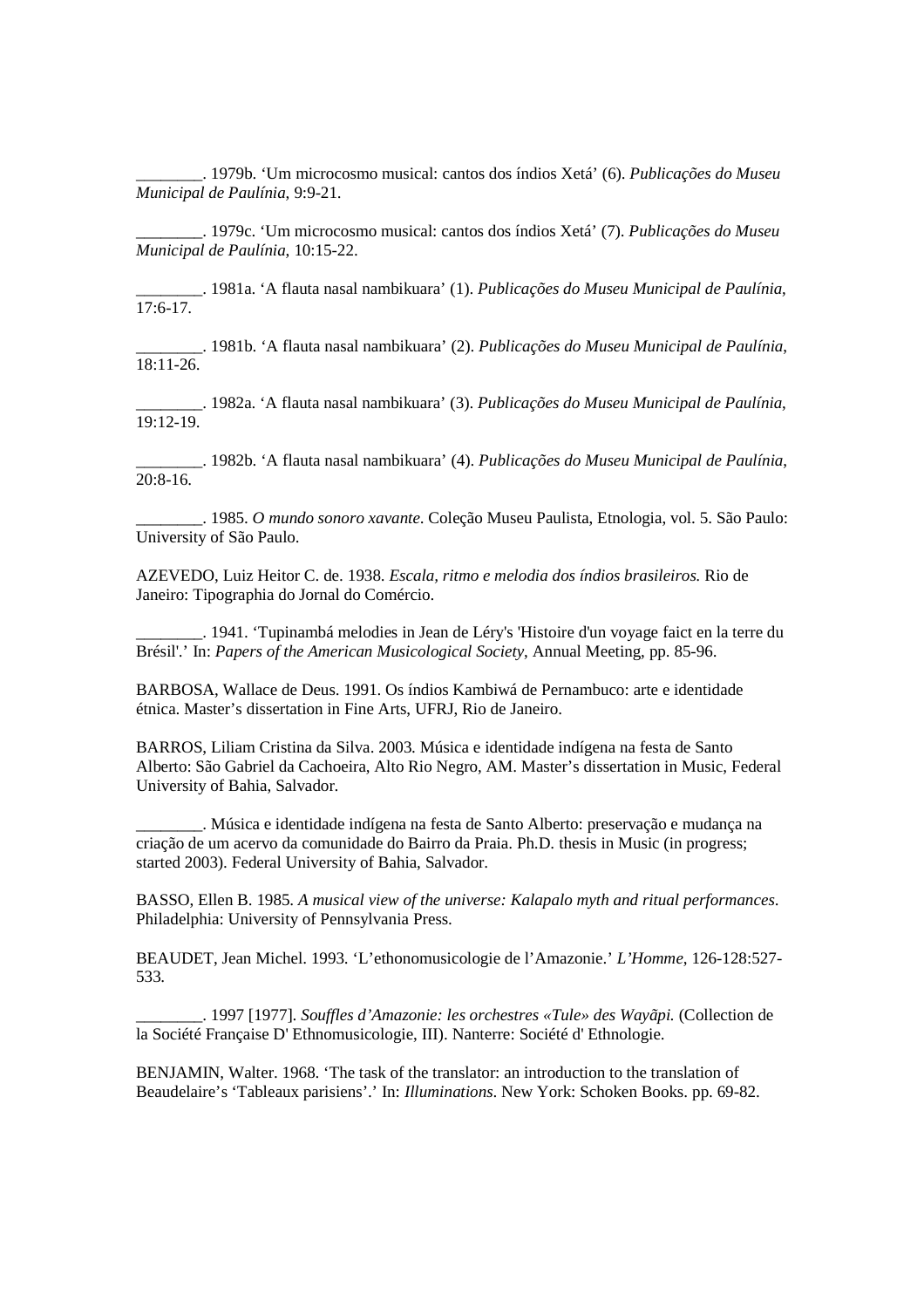BLASCO, Carlos M. 2000. 'Entre el folklore y la etnomusicologia: 60 años de estudios sobre la música popular tradicional en Colombia.' *Contratiempo — Revista de Música en la Cultura*, 11:36-49.

CAMÊU, Helza. 1977. *Introdução ao estudo da música indígena brasileira*. Rio de Janeiro: Conselho Federal de Cultura.

CARNEIRO DA CUNHA, Manuela. 1998. 'Pontos de vista sobre a floresta amazônica: xamanismo e tradução.' *Mana. Estudos de Antropologia Social*, 4(1):7-22.

CESARINO, Pedro de N. 2003. Palavras torcidas, metáfora e personificação nos cantos xamanísticos ameríndios. Master's dissertation in Social Anthropology, PPGAS/ Museu Nacional/ UFRJ, Rio de Janeiro.

COELHO, Luis Fernando Hering. 2003. Para uma antropologia da música arara (Caribe): um estudo do sistema das músicas vocais. Master's dissertation in Social Anthropology, Federal University of Santa Catarina, Florianópolis.

\_\_\_\_\_\_\_\_. 2004. 'Música indígena no mercado: sobre demandas, mensagens e ruídos no (des)encontro intermusical.' *Campos*, 5:151-166.

\_\_\_\_\_\_\_\_. 2007. 'A nova edição de *Why Suyá Sing*, de Anthony Seeger, e alguns estudos recentes sobre música indígena nas terras baixas da América do Sul.' *Mana. Estudos de Antropologia Social*, 13(1):237-249.

COOLEY, Timothy J. 1997. 'Casting shadows in the field: an introduction.' In: F. Barz & T. J. Cooley (eds.), *Shadows in the field: new perspectives for fieldwork in ethnomusicology*. New York/ Oxford: Oxford University Press. pp.1-19.

CUNHA, Maximiliano Carneiro da. 1999. A música encantada pankararu — toantes, torés, ritos e festas na cultura dos índios Pankararu. Master's dissertation in Cultural Anthropology, Federal University of Pernambuco, Recife.

DALLANHOL, Kátia Maria B. 2002. Jeroky e Jerojy: por uma antropologia da música entre os Mbyá-Guarani de Morro dos Cavalos. Master's dissertation in Social Anthropology, Federal University of Santa Catarina, Florianópolis.

DUDEQUE, Norton. 2005. 'Aspectos do academicismo germânico no primeiro movimento do Quarteto n. 3 de Alberto Nepomuceno.' *Ictus*, 6:211-232.

ERMEL, Priscilla Barrak. 1988. O sentido mítico do som: ressonâncias estéticas da música tribal dos índios Cinta-larga. Master's dissertation in Social Anthropology, Pontifical Catholic University, São Paulo.

ESPINOZA, Birgitta Leduc de. 1991. Les chants magiques achuar et leurs avatars instrumentaux. Paris: Université Paris X — Nanterre. Mémoire de DEA.

ESTIVAL, Jean-Pierre. 1994. Musiques instrumentales du Moyen Xingu et de l' Iriri (Brésil). Ph.D. thesis in Social Anthropology, Université de Paris X, Nanterre.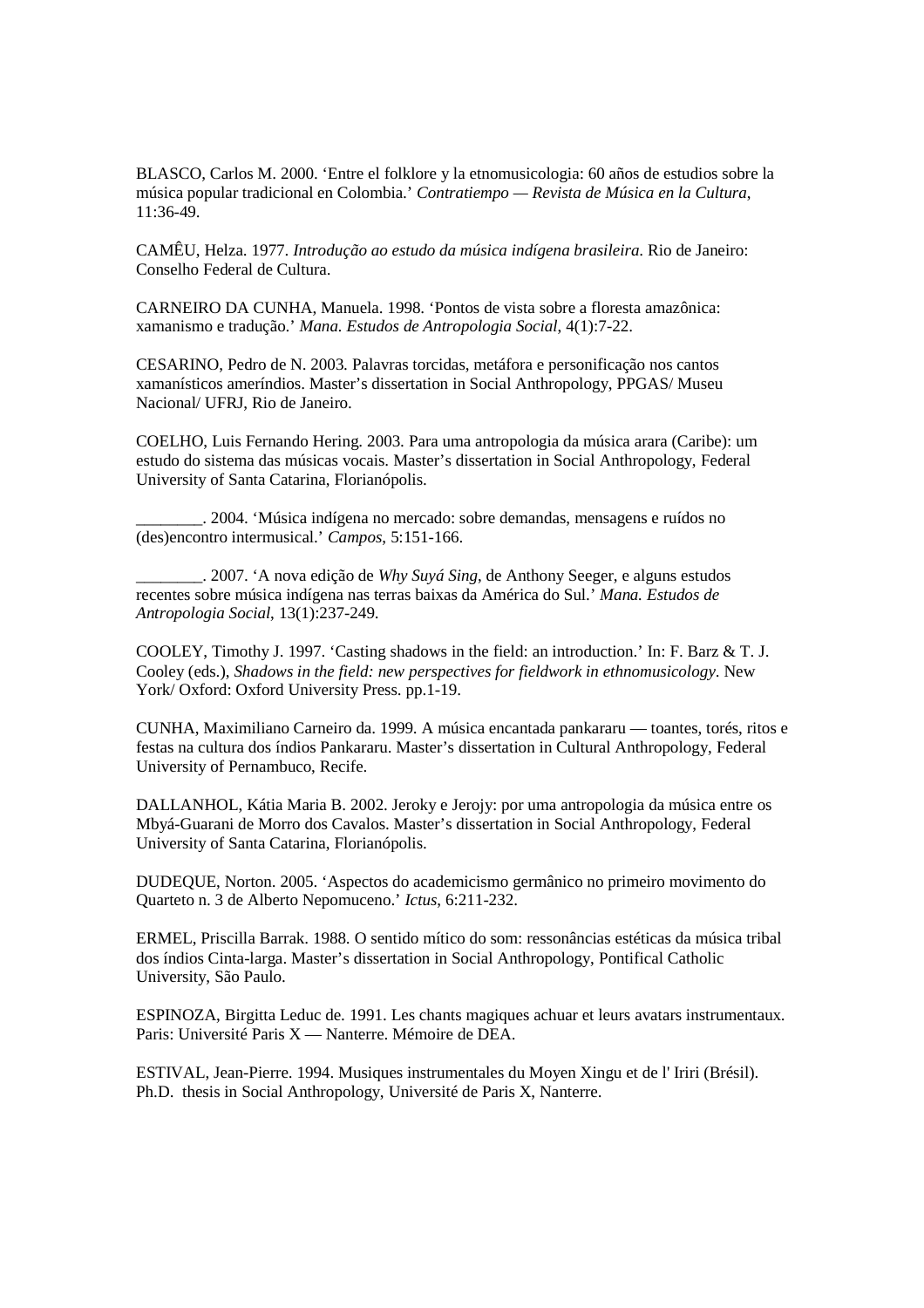\_\_\_\_\_\_\_. 2006: 'Memória, emoção, cognição nos cantos Irade dos Ayoré do Chaco Boreal.' *Mana. Estudos de Antropologia Social*, 12(2):315-332.

FRANCHETTO, Bruna. 1993. 'A celebração da história nos discursos cerimoniais kuikuro (Alto Xingu).' In: M. Carneiro da Cunha & E. Viveiros de Castro (eds.), *Amazônia: etnologia e história indígena*. São Paulo: Núcleo de História Indígena e do Indigenismo da USP/ Fapesp. pp. 95-116.

\_\_\_\_\_\_\_\_. 2000. 'La parole du chef: rencontres rituels dans le Haut Xingu.' In : A. Monod-Becquelin & P. Erikson (eds.), *Les rituels du dialogue: promenades ethnolinguistiques en terres amérindiennes.* Nanterre: Societé d'Ethnologie, 99. pp. 481-510.

FUKS, Victor. 1989. Demonstration of multiple relationships between music and culture of the Waiãpi indians of Brazil. Ph.D. thesis in Social Anthropology, Indiana University, Bloomington.

FULLER, David. 2007. 'Suite.' In: L. Macy (ed.), *Grove music online*. http://www. grovemusic.com. Accessed 07/04/2007.

GALLOIS, Dominique T. & CARELLI, Vincent. 1995. 'Diálogo entre povos indígenas: a experiência de dois encontros mediados pelo vídeo.' *Revista de Antropologia*, 38(1):205-259.

GARCÍA, Miguel A. 2002. 'Making culture coherent: nomadism, 'Open Agenda' and music in Wichi society.' *Yearbook for Traditional Music*, 34:47-65.

\_\_\_\_\_\_\_\_. 2005. *Paisajes sonoros de un mundo coherente. Prácticas musicales en la sociedad Wichí.* Buenos Aires: Instituto Nacional de Musicologia.

GEBHART-SAYER, Angelika. 1986. 'Una terapia estética. Los diseños visionários de ayahuasca entre los Shipibo-Conibo.' *América Indígena*, 46(1):189-218.

\_\_\_\_\_\_\_\_. 1987. *Die Spitze des Bewusstseins. Untersuchungen zu Weltbild und Kunst der Shipibo-Conibo.* Hohenschäftlarn: Klaus Renner Verlag.

GORHAM, Jeffrey Scott. 2005. Sonhos e cantos indígenas. Exemplos de poder xamanístico sulamericano. Master's dissertation in Social Anthropology, University of Brasilia.

GRAHAM, Laura R. 1995. *Performing dreams: discourses of immortality among the Xavante of Central Brazil*. Austin: University of Texas Press.

GUSS, David M. 1990. *To weave and sing: art, symbol, and narrative in the South American rainforest.* Berkeley/ Los Angeles: University of California Press.

HALMOS, Istvan. 1979. 'The music of Nambicuara indians (Mato Grosso, Brazil).' *Acta Ethnographica Academiae Scientiarum Hungaricae*, 28:205-350.

HERBETTA, Alexandre Ferraz. 2006. O 'idioma' kalankó: por uma etnografia da música no Alto-Sertão alagoano. Master's dissertation in Social Anthropology, Federal University of Santa Catarina, Florianópolis.

HILL, Jonathan. 1993. *Keepers of the sacred chants: the poetics of ritual power in an Amazonian society*. Tucson: University of Arizona Press.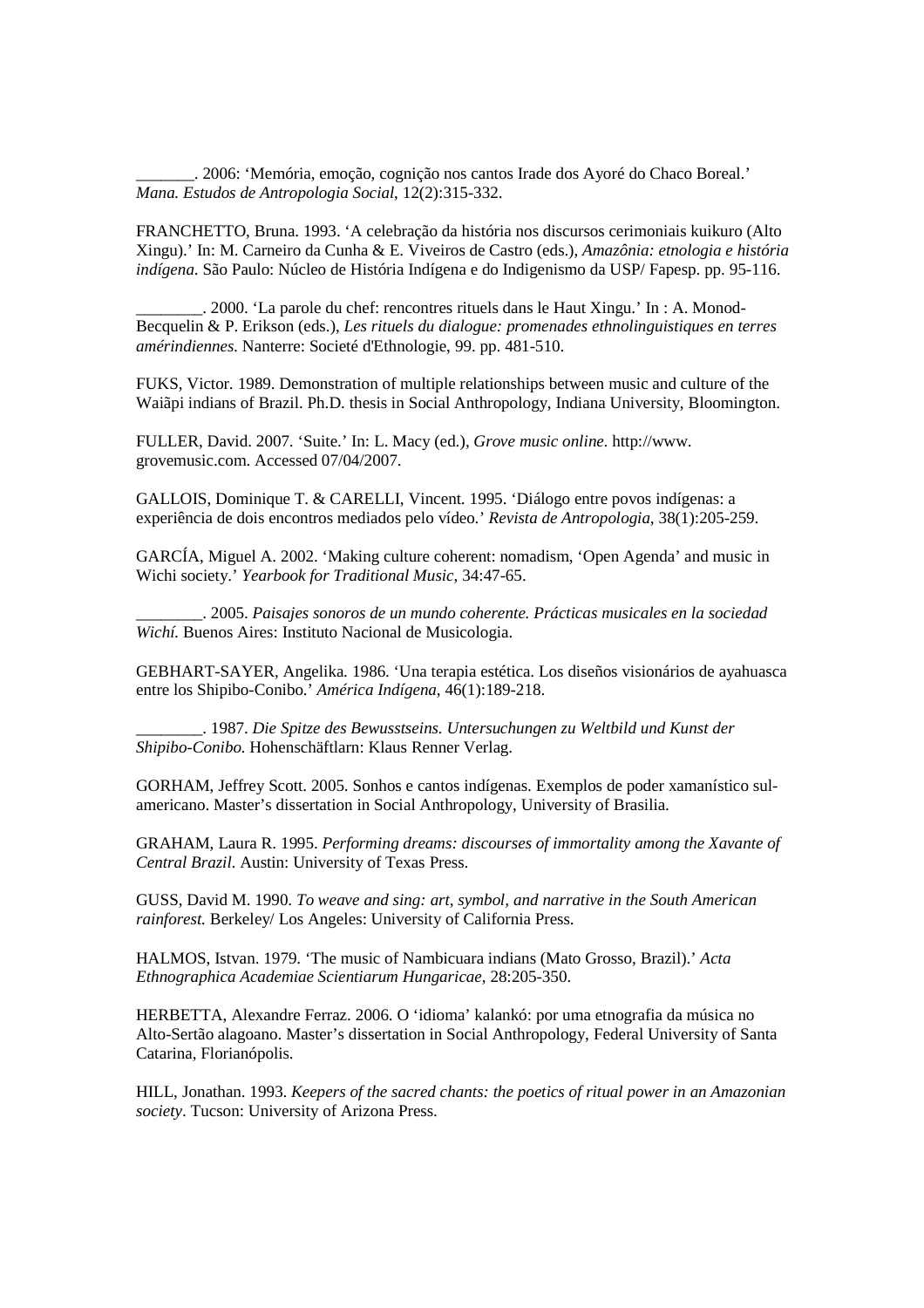HIGUITA, Jesús M. Girón. 2004. *Recuperación de cantos de baile de la etnia Puinave del Departamento del Guainía.* Bogotá: Universidad de los Andes.

HUGH-JONES, S. 1979. *The palm and the pleiades: initiation and cosmology in northwest Amazonia*. Cambridge: Cambridge University Press.

KUSS, Malena. 2004. *Music in Latin América and the Caribbean: an Encyclopedic History*. vol.1. Austin: University of Texas Press.

LÉRY, Jean de. 1980 [1578]. *Viagem à terra do Brasil*. Belo Horizonte: Itatiaia.

LÉVI-STRAUSS, Claude. 1980 [1952]. 'A noção de estrutura em etnologia.' In: M. Chauí (ed.), *Os pensadores: Lévi-Strauss*. São Paulo: Abril. pp.1-43.

\_\_\_\_\_\_\_\_. 1991 [1964]. *O cru e o cozido (Mitológicas I)*. São Paulo: Brasiliense.

\_\_\_\_\_\_\_\_. 1993 [1991]. 'A ideologia bipartida dos ameríndios.' In: *História de lince*. São Paulo: Companhia das Letras. pp.204-217.

LIDOV, David. 1975. *On musical phrase*. Montreal: Université de Montreal.

LIMA, Ana Paula Ratto de. 1998. Traços nômades: rítmicas da música ameríndia. Master's dissertation in Social Anthropology, PPGAS/ Museu Nacional/ UFRJ, Rio de Janeiro.

LOMAX, Alan. 1968. Folk song style and culture. Washington: American Association for the Advancement of Science.

LOURENÇO, Sonia Regina. 2006. A dança dos Aruanãs: rito, mito e música entre os Javaé da Ilha do Bananal — TO. Project for Ph.D. thesis in Social Anthropology, Federal University of Santa Catarina, Florianópolis.

LUCAS, Maria Elizabeth (ed.). 1999. 'Música e sociedade.' *Horizontes Antropológicos*, 11.

\_\_\_\_\_\_\_\_. & MENEZES BASTOS, Rafael José de (eds.). 2000. *Pesquisas recentes em estudos musicais no Mercosul*. Porto Alegre: Programa de Pós-Graduação em Música (Série Estudos, 4).

LÜHNING, Ângela Elisabeth & ROSA, Laila C (eds.). 2005. *Etnomusicologia: lugares e caminhos, fronteiras e diálogos.* Anais do 2º. Encontro Nacional da Associação Brasileira de Etnomusicologia. Salvador: Contexto.

MAGALHÃES, Luiz César Marques. 1994. A música do povo calado: um estudo do Toré Kiriri. Master's dissertation in Music, Federal University of Bahia, Salvador.

MELLO, Maria Ignez Cruz. 1999. Música e mito entre os Wauja do Alto Xingu. Master's dissertation in Social Anthropology, Federal University of Santa Catarina, Florianópolis.

\_\_\_\_\_\_\_\_. 2003. 'Arte e encontros interétnicos: a aldeia wauja e o planeta.' *Antropologia em Primeira Mão*, 54:4-23.

\_\_\_\_\_\_\_\_. 2005. Iamurikuma: música, mito e ritual entre os Wauja do Alto Xingu. Ph.D. thesis in Social Anthropology, Federal University of Santa Catarina, Florianópolis.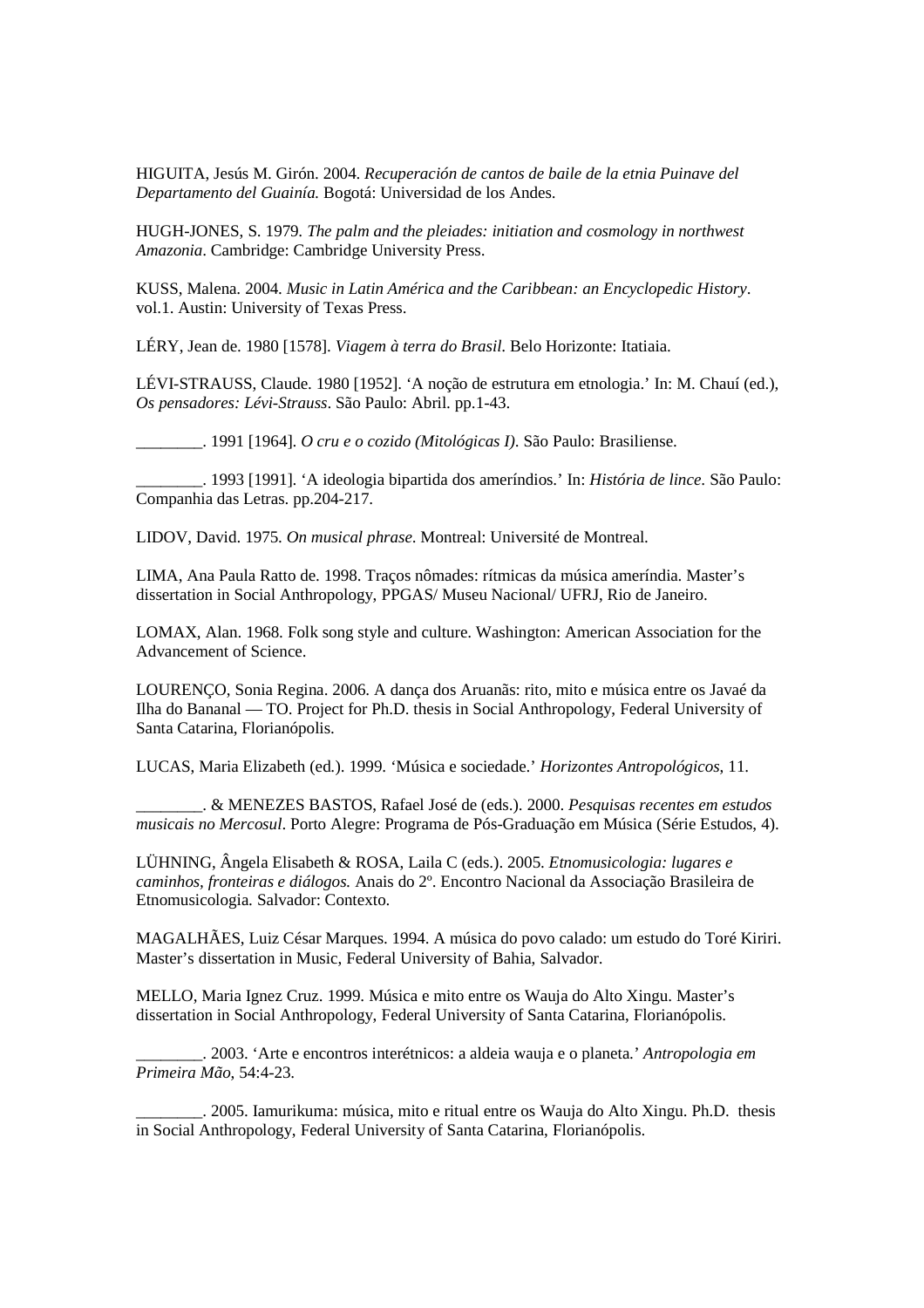MELO, Nelsa J. De la Hoz. 2005. *Baile de tusi, de la boa al arco iris: rito, relaciones sociales e identidad de la etnia Andoke, Medio Rio Caquetá, Amazonía Colombiana*. Bogotá: Universidad de los Andes.

MENEZES BASTOS, Rafael José de. 1990. A festa da jaguatirica: uma partitura críticointerpretativa. Ph.D. thesis in Anthropology, University of São Paulo.

\_\_\_\_\_\_\_\_. 1994. 'Aspects of music in Amazonia: comparative perspectives from the study of kamayurá music (Apùap/Upper-Xingu).' Paper presented at the 48th International Congress of Americanists (Stockholm/Uppsala, July 4-9, 1994), Symposium: Music in Native Latin America and the Caribbean: Comparative Perspectives (organizers Rafael José de Menezes Bastos and Jean-Michel Beaudet). Ms.

\_\_\_\_\_\_\_\_. 1995. 'Esboço de uma teoria da música: para além de uma antropologia sem música e de uma musicologia sem homem.' *Anuário Antropológico*, 1993:9-73.

\_\_\_\_\_\_\_\_. 1996. 'Música nas terras baixas da América do Sul: ensaio a partir da escuta de um disco de música xikrín.' *Anuário Antropológico*, 1995:251-263.

\_\_\_\_\_\_\_\_. 1999a [1978]. *A musicológica kamayurá: para uma antropologia da comunicação no Alto-Xingu*. Florianópolis: Editora da Universidade Federal de Santa Catarina.

\_\_\_\_\_\_\_\_. 1999b. 'Music, number and man: theoretical and methodological points towards the study of music in Lowland South America.' Paper presented at the Department of Ethnomusicology, Musée de l' Homme, Paris 1/25/1999, by invitation of the French Ethnomusicological Society and CNRS's Laboratoire of Ethnomusicology. Ms.

\_\_\_\_\_\_\_\_. 2001. 'Ritual, história e política no Alto Xingu: observações a partir dos Kamayurá e do estudo da festa da jaguatirica (Jawari).' In: Bruna Franchetto & Michael Heckenberger (eds.), *Os povos do Alto Xingu. História e cultura*. Rio de Janeiro: Editora da UFRJ. pp. 335-357.

\_\_\_\_\_\_\_\_. 2002. 'Authenticity and entertainment: Ethnic Folkways Library, American ethnomusicology and the ethnic music market.' In: G. Berlin & A. Simon (eds.), *Music archiving in the world.* Berlin: Werlag für Wissenschaft und Bildung. pp. 385-391.

\_\_\_\_\_\_\_\_. 2004a. 'Estrutura seqüencial como *rationale* dos rituais musicais das terras baixas da América do Sul: uma hipótese de trabalho a partir do estudo do *Yawari* kamayurá.' paper presented at the symposium Antropologia e Estética — as Narrativas Instituintes: dos Mitos e Lendas às Telenovelas, organized by Eduardo Diahaty de Menezes, 24<sup>a</sup>Reunião Brasileira de Antropologia (Recife 12-15/06/2004). Ms.

\_\_\_\_\_\_\_\_. 2004b. 'The Yawari ritual of the Kamayurá: a xinguano epic.' In: Malena Kuss (ed.), *Music in Latin America and the Caribbean: an encyclopedic history (*vol.1: *Performing beliefs)*. Austin: University of Texas Press. pp. 77-99.

\_\_\_\_\_\_\_\_. 2005a. 'Etnomusicologia no Brasil: algumas tendências hoje.' In: Ângela Elisabeth Lühning & Laila Andresa Cavalcante Rosa (eds.), *Etnomusicologia: lugares e caminhos, fronteiras e diálogos*. Anais do 2º. Encontro Nacional da Associação Brasileira de Etnomusicologia. Salvador: Contexto. pp. 89-103.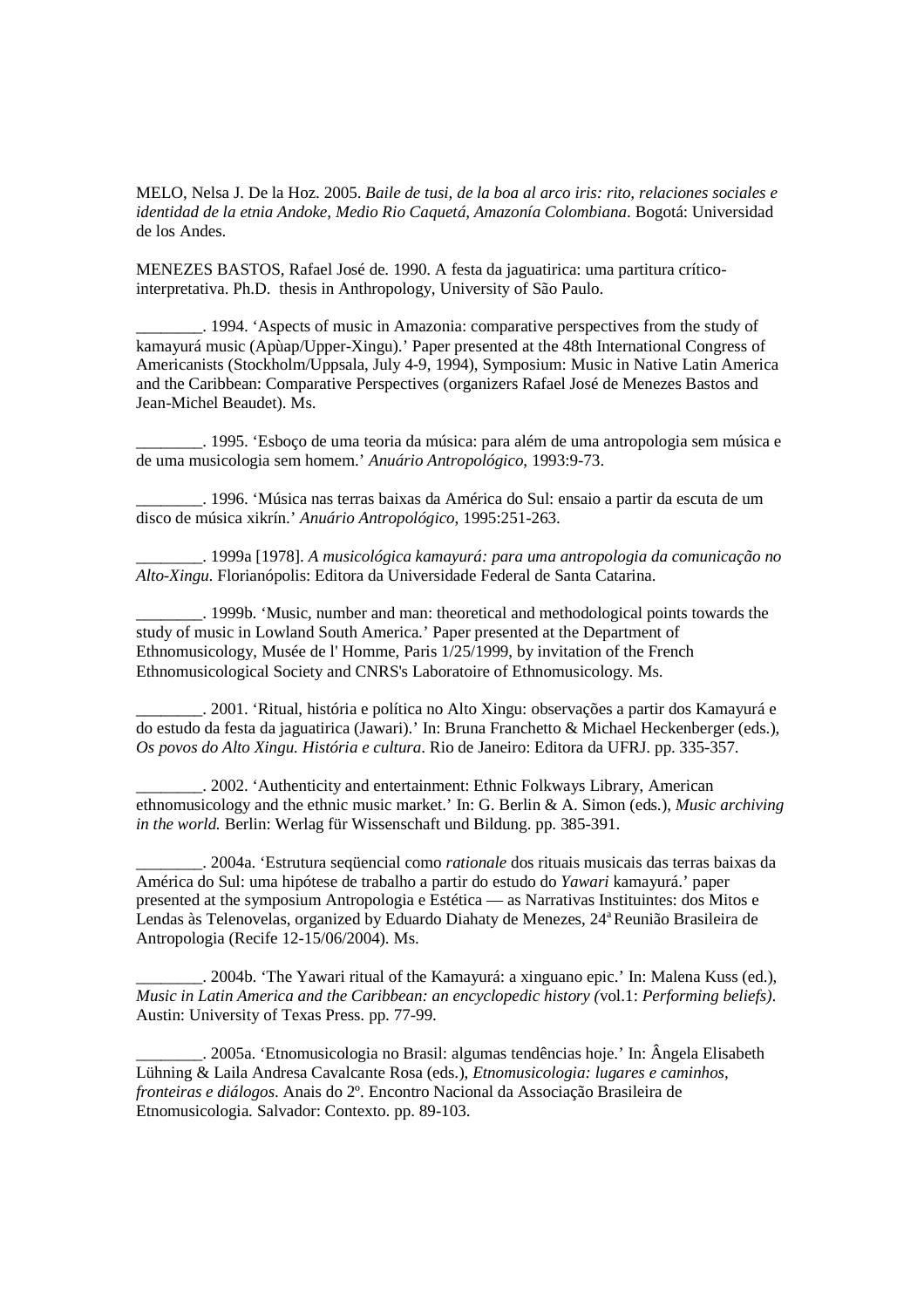\_\_\_\_\_\_\_\_. 2005b. 'Brazil.' In: J. Shepherd; D. Horn & D. Laing (eds.), *The continuum encyclopedia of popular music of the world* [vol.3: *Latin America and the Caribbean*]. London: The Continuum International Publishing Group. pp. 212-248.

\_\_\_\_\_\_\_\_. 2006a. 'Música nas terras baixas da América do Sul (Primeira parte).' *Antropologia em Primeira Mão*, 86:5-20.

\_\_\_\_\_\_\_\_. 2006b. 'Música nas terras baixas da América do Sul (Segunda parte),' *Antropologia em Primeira Mão*, 89:5-20.

\_\_\_\_\_\_\_\_. & PIEDADE, Acácio Tadeu de Camargo. 1999. 'Sopros da Amazônia: sobre as músicas das sociedades Tupi-Guarani.' *Mana. Estudos de Antropologia Social*, 5(2):125-143.

MINSKY, Marvin. 1983. 'Music, mind and meaning.' In: Manfred Clynes (ed.), *Music, mind and brain: the neuropsychology of music*. New York: Plenum Press. pp. 1-19.

MONTARDO, Deise Lucy Oliveira. 2002. Através do 'Mbaraka:' música e xamanismo guarani. Ph.D. thesis in Social Anthropology, University of São Paulo.

\_\_\_\_\_\_\_\_. & MARTINS, Marcy F. 1996. 'Proposta para uma leitura etnomusicológica do 'Tesoro de la Língua Guarani' de Montoya.' Paper presented at the 6as. Jornadas Internacionais sobre as Missões Jesuíticas, Marechal Rondon. Ms.

MONTOYA, Antonio Ruiz de. 1876 [1639]. *Arte vocabulario tesoro y catecismo de la lengua guarani*. (3 vols.). Leipzig: B. G. Teubner.

NASCIMENTO, Romério H. Zeferino. 1998. Aspectos musicais no Tolê Fulni-ô: evidenciando a identidade étnica. Master's dissertation in Music, Federal University of Bahia, Salvador.

NOVATI, Jorge. 1984. 'El lenguaje sonoro comun al hombre y a las deidades: un estudio sobre las canciones de los 'Mataco' del Chaco Argentino.' *Temas de Etnomusicologia*, 1:9-43.

OLIVEIRA JÚNIOR, Gerson Augusto de. 1998. *Torém: brincadeira dos índios velhos*. São Paulo: Annablume.

OLSEN, Dale A. 1996. *Music of the Warao of Venezuela: song people of the Rain Forest.* Gainesville: University Press of Florida.

OLSEN, Dale A. & SHEEHY, Daniel E. 1998. *South America, Mexico, Central America, and the Caribbean: The Garland Encyclopedia of world music*. vol. 2. New York: Garland Publishing Inc.

OVERING, Joanna. 1989. 'The aesthetics of production: the sense of community among the Cubeo and the Piaroa.' *Dialectical Anthropology*, 14:159-175.

PEREIRA, João J. de Félix. 1995. Morro da Saudade: a arte ñandeva de fazer e tocar flauta de bambu. Master's dissertation in Communication and Semiotics, Pontifical Catholic University, São Paulo.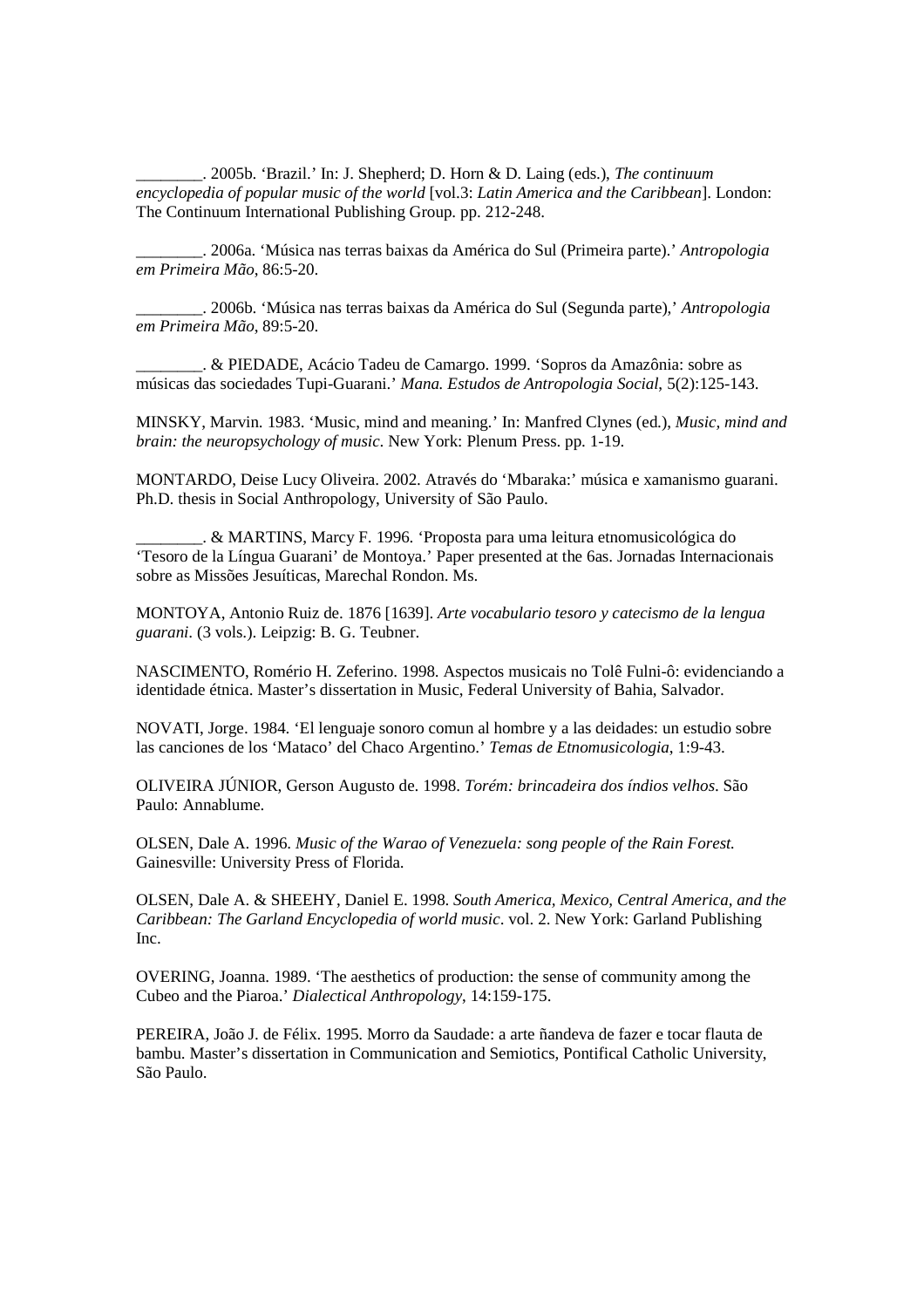PIEDADE, Acácio Tadeu de Camargo. 1997. Música yepamasa: por uma antropologia da música no Alto Rio Negro. Master's dissertation in Social Anthropology, Federal University of Santa Catarina, Florianópolis.

\_\_\_\_\_\_\_\_. 2004. O canto do Kawoká: música, cosmologia e filosofia entre os Wauja do Alto Xingu. Ph.D. thesis in Social Anthropology, Federal University of Santa Catarina, Florianópolis.

PINTO, Márnio Teixeira. 1997. *Ieipari: sacrifício e vida ritual entre os índios Arara (Caribe)*. São Paulo: Hucitec.

RANDEL, Don Michael. 1978. *Harvard concise dictionary of music*. Cambridge, Massachusetts: Harvard University Press.

ROSEN, Charles. 1994. 'Explaining the obvious.' In: *The frontiers of meaning*. New York: Hill and Wang. pp. 72-126.

RIBEIRO, Rosemary Machado. 1992. O mundo encantado pankararu. Master's dissertation in Anthropology, Federal University of Pernambuco, Recife.

ROMANO, Isabel Cristina. 2000. Contos, cantos e encantos dos Pankararé. Master's dissertation in Letters and Linguistics, Federal University of Bahia, Salvador.

SALIVAS, Pierre. 1995. *Iruntramu Antukma: la réunion sonore. L'hétérophonie Shuar.* Paris: Université Paris VIII, Saint Dennis. Mémoire de DEA in Aesthetics, Technologies and Artistic Creations.

SÁNCHEZ, Walter. 1998. 'La plaza tomada. Proceso histórico y etnogénesis musical entre los Chiriguanos de Bolívia.' *Latin American Music Review*, 19(2):218-243.

\_\_\_\_\_\_\_\_. 2001. ' 'Sonidos,' 'ruidos' y 'silencios' en las Misiones Franciscanas del Chaco Boliviano.' *Revista Argentina de Musicologia*, 2:9-47.

SÁNCHEZ, Walter & YANDURA, Angel. 2002. 'Producción sonora y cosmología guaraní.' In: *La música en Bolivia de la prehistoria a la actualidad*. Cochabamba: Fundación Simón T. Patino. pp. 95-143.

SANDRONI, Carlos (ed.). 2006. 'Etnomusicologia.' *Revista Anthropológicas*, 17(1).

SEEGER, Anthony. 1987. *Why Suyá sing: a musical anthropology of an Amazonian people*. Cambridge: Cambridge University Press.

SHERZER, Joel & URBAN, Greg (eds.). 1986. *Native South American Discourse*. Berlin: Mouton de Gruyter.

SILVA, Domingos A. Bueno da. 1997. Música e pessoalidade: por uma antropologia da música entre os Kulina do Alto Purús. Master's dissertation in Social Anthropology, Federal University of Santa Catarina, Florianópolis.

\_\_\_\_\_\_\_\_. 1999. 'O Rami em uma ambiência musical de floresta: uma reflexão da interação dos sons da natureza e do ritual.' Work presented at a seminar organized by MUSA/ PPGAS/ UFSC. M<sub>s</sub>.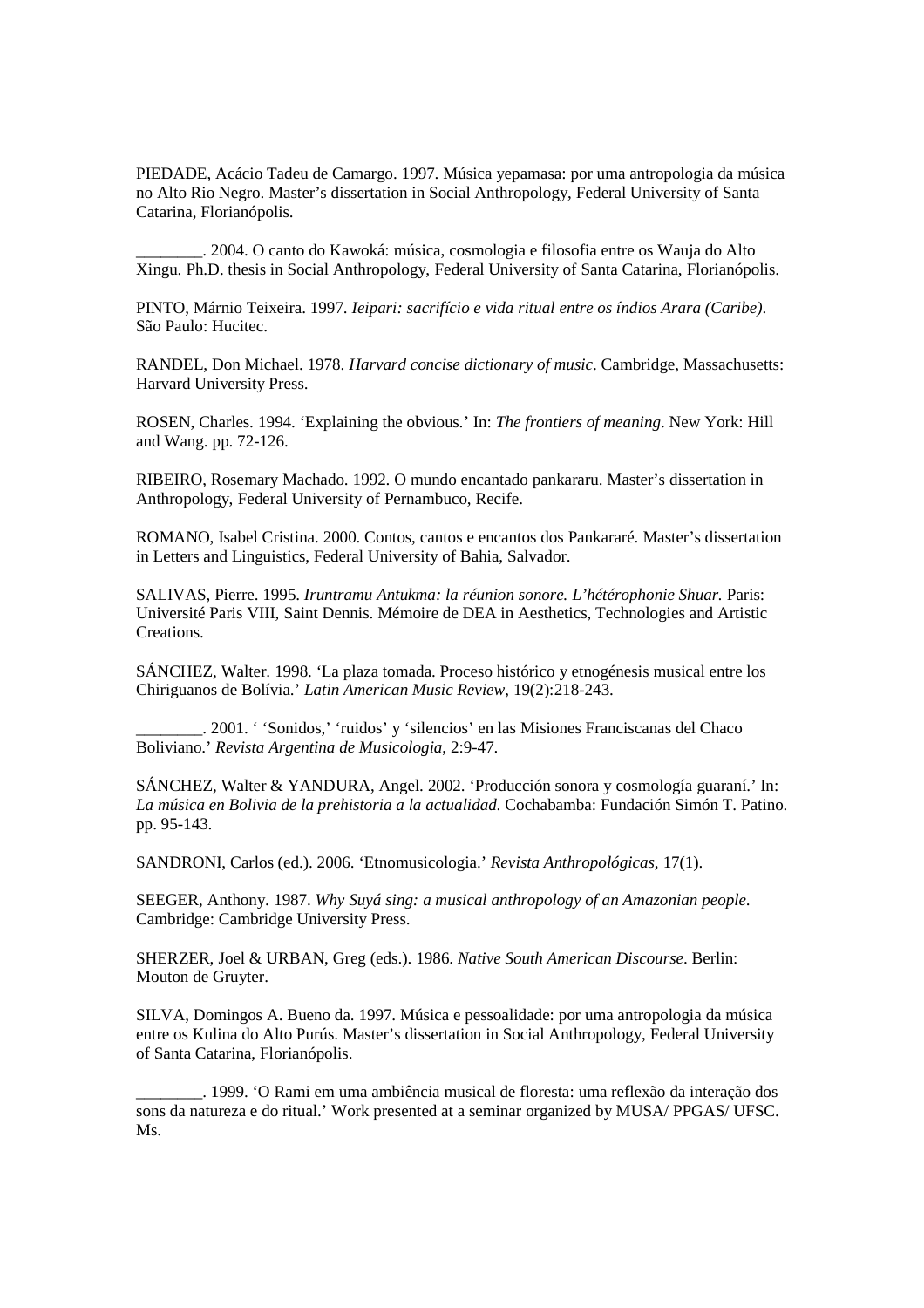SMITH, Richard Chase. 1977. Deliverance from chaos for a song: a social and religious interpretation of the ritual performance of amuesha music. Ph.D. thesis in Anthropology, Cornell University, Ithaca.

SNYDER, Bob. 2000. *Music and memory: an introduction*. Cambridge/ Massachusetts: The MIT Press.

TRAVASSOS, Elizabeth. 1984. Xamanismo e música entre os Kayabí. Master's dissertation in Social Anthropology, Museu Nacional, Rio de Janeiro.

TUGNY, Rosangela P. de & QUEIROZ, Ruben C. de (eds.). 2006. *Músicas africanas e indígenas no Brasil.* Belo Horizonte: Editora da Universidade Federal de Minas Gerais.

TURNER, Terence. 1993. 'Imagens desafiantes: a apropriação kayapó do vídeo.' *Revista de Antropologia*, 36:81-121.

VEIGA, Manuel. 1981. Toward a Brazilian ethnomusicology: Amerindian phases. Ph.D. thesis in Music, University of California at Los Angeles.

VELTHEM, Lúcia Hussak van. 2003. *O belo e a fera: a estética da produção e da predação entre os Wayana*. Lisbon: Assírio & Alvim.

VÉRAS, Karin Maria. 2000. A dança matipú: corpos, movimentos e comportamentos no ritual xinguano. Master's dissertation in Social Anthropology, Federal University of Santa Catarina, Florianópolis.

VIVEIROS DE CASTRO, Eduardo. 1986. *Araweté: os deuses canibais*. Rio de Janeiro: Jorge Zahar Editor.

\_\_\_\_\_\_\_\_. 2002. 'Entrevista com Eduardo Viveiros de Castro' (interview conducted by Rafael José de Menezes Bastos & Carmen Rial). *Ilha*, 4(2):113-129.

WERLANG, Guilherme. 2001. Emerging peoples: marubo myth-chants. Ph.D. thesis in Social Anthropology, University of Saint Andrews.

Received on 20<sup>th</sup> May 2007 Approved on 21<sup>st</sup> August 2007

# **Notes**

 $1$  On the first book – which Cooley (1997:6) argues is the world's first fieldwork-based ethnomusicological description – see Azevedo (1941), Camêu (1977) and Veiga (1981). For an ethnomusicological reading of Montoya's *Tesoro de la Lengua Guaraní*, see Montardo & Martins (1996) and Montardo (2002:220). On the two works, see Menezes Bastos & Piedade (1999).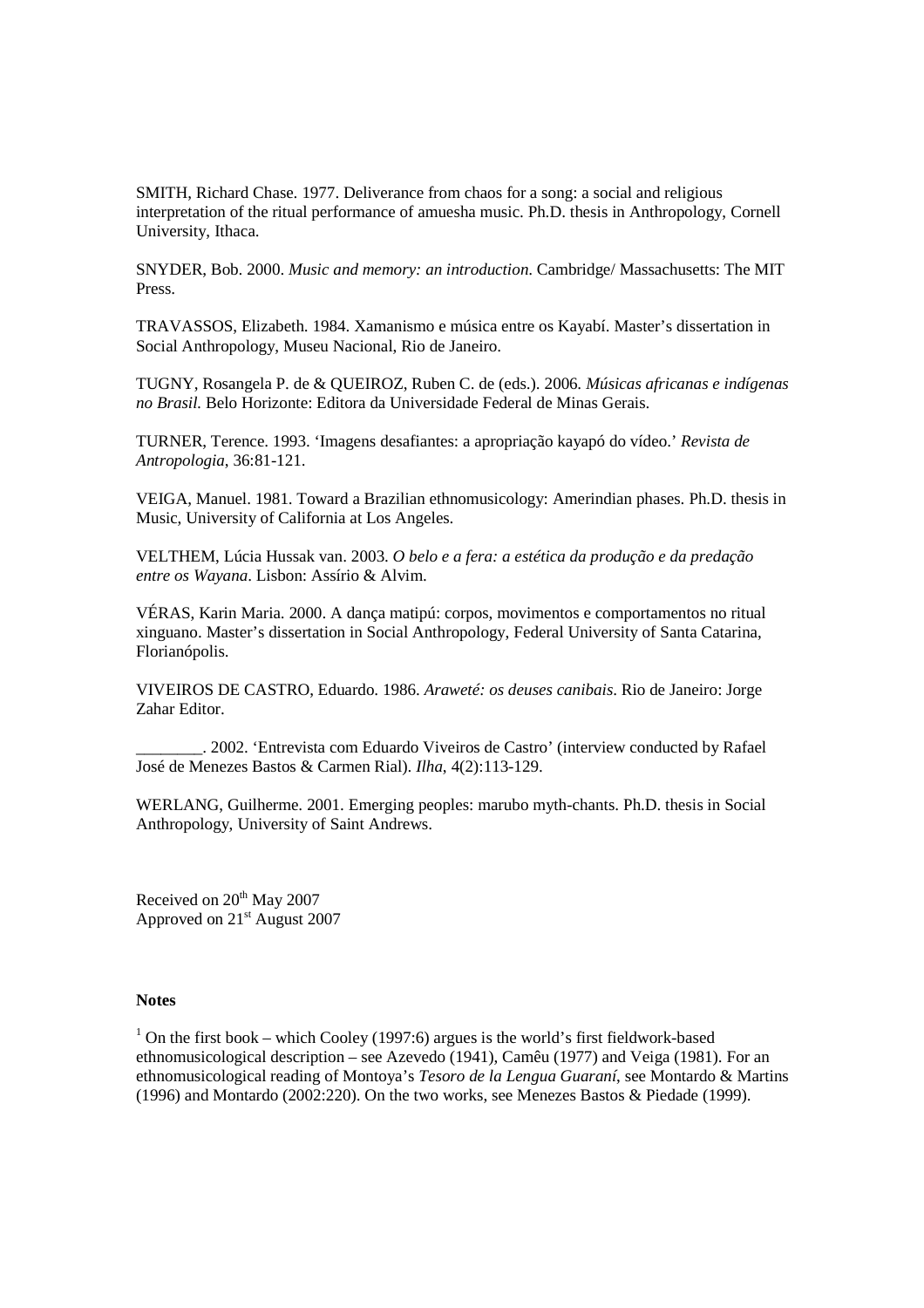$2$  Among ethnomusicological monographs, see Menezes Bastos (1999a [1978], 1990), Halmos (1979), Aytai (1985), Seeger (1987), Ermel (1988), Hill (1993), Estival (1994), Olsen (1996), Beaudet (1997 [1977]), Werlang (2001), Montardo (2002), Piedade (1997, 2004), Mello (1999, 2005) and García (2005). Among ethnological works, see Hugh-Jones (1979), Basso (1985), Viveiros de Castro (1986), Graham (1995), Pinto (1997) and Velthem (2003). See Aretz (1991), Beaudet (1993), Menezes Bastos (1994, 1999b and 2005a), Blasco (2000) and Coelho (2007) for partial surveys.

<sup>3</sup> Pereira (1995), Magalhães (1994), Nascimento (1998) and Barros (2003) are some of the exceptions to this trend, the former coming from the area of communication and semiotics, the latter three from the area of music. See Higuita (2004) for research derived from linguistics.

<sup>4</sup> Among the Brazilian postgraduate programs in social anthropology, the program based at the Federal University of Santa Catarina occupies a leading position in this respect. See the site of MUSA (http://musa.ufsc.br), its listing in the Research Groups Directory of CNPq (http://www.cnpq.br) and the abstracts of master's dissertations and doctoral theses on the Theses Database run by CAPES (http://www.capes.gov.br). Over the last fifteen to twenty years, US, British and French ethnomusicologists studying the indigenous peoples of South America have tended to concentrate on the highlands region. My thanks to Anthony Seeger, Jean-Pierre Chaumeil, Jean-Michel Beaudet and Henry Stobart for helping me clarify this point. Other Latin American countries have produced an increasingly rich literature in the area of indigenous music. Among them, Argentina (see García 2002, 2005; Novati 1984), Colombia (Blasco 2000; Higuita 2004; Melo 2005) and Bolivia (Sánchez 1998, 2001).

<sup>5</sup> Viveiros de Castro (2002:121) has called this perspective 'immanent comparativism.'

 $6$  See the site of the Instituto Socioambiental (http://www.socioambiental.org/), in the section referring to indigenous peoples, for information relating to Brazil on CDs and videos. Also see the website run by the NGO Vídeo nas Aldeias (http://www.videonasaldeias.org.br/) for information on this program ('Video in the Villages') involving the work of indigenous filmmakers. On the question of the indigenous appropriation of acoustic recordings and videos, see Gallois & Carelli (1995), Turner (1993), Menezes Bastos (2002) and Coelho (2004).

 $<sup>7</sup>$  Note that many of the members of this new generation are still completing their doctoral</sup> research (see, for example, Barros [in progress] and Lourenço 2006).

<sup>8</sup> The only text I have been able to consult by Avery, a missionary from the Summer Institute of Linguistics, is a work published on the South American lowlands from 1977.

9 In note that my book from 1978 (see 1999a) transcribes *ipsis litteris* my master's dissertation defended at the University of Brasilia in 1976.

 $10$  In arriving at her refined synthesis, Basso provides a fascinating study of Kalapalo verbal art, approaching their musicality with considerable sensitivity. For other key works that include musicality as one of their main themes, see Sherzer & Urban (1986) and Franchetto (1993, 2000).

<sup>11</sup> *Yawari* is a funerary ritual, set in motion by the death of someone who is commemorated and 'co-forgotten' (since the Kamayurá invest in the ritual the mnemonic processes of both remembrance and forgetting). The preliminary phases of the rite I studied in 1981 could be traced back to a death occurring in 1977 (see Menezes Bastos 1990, 2004a, 2004b). Mello (2005)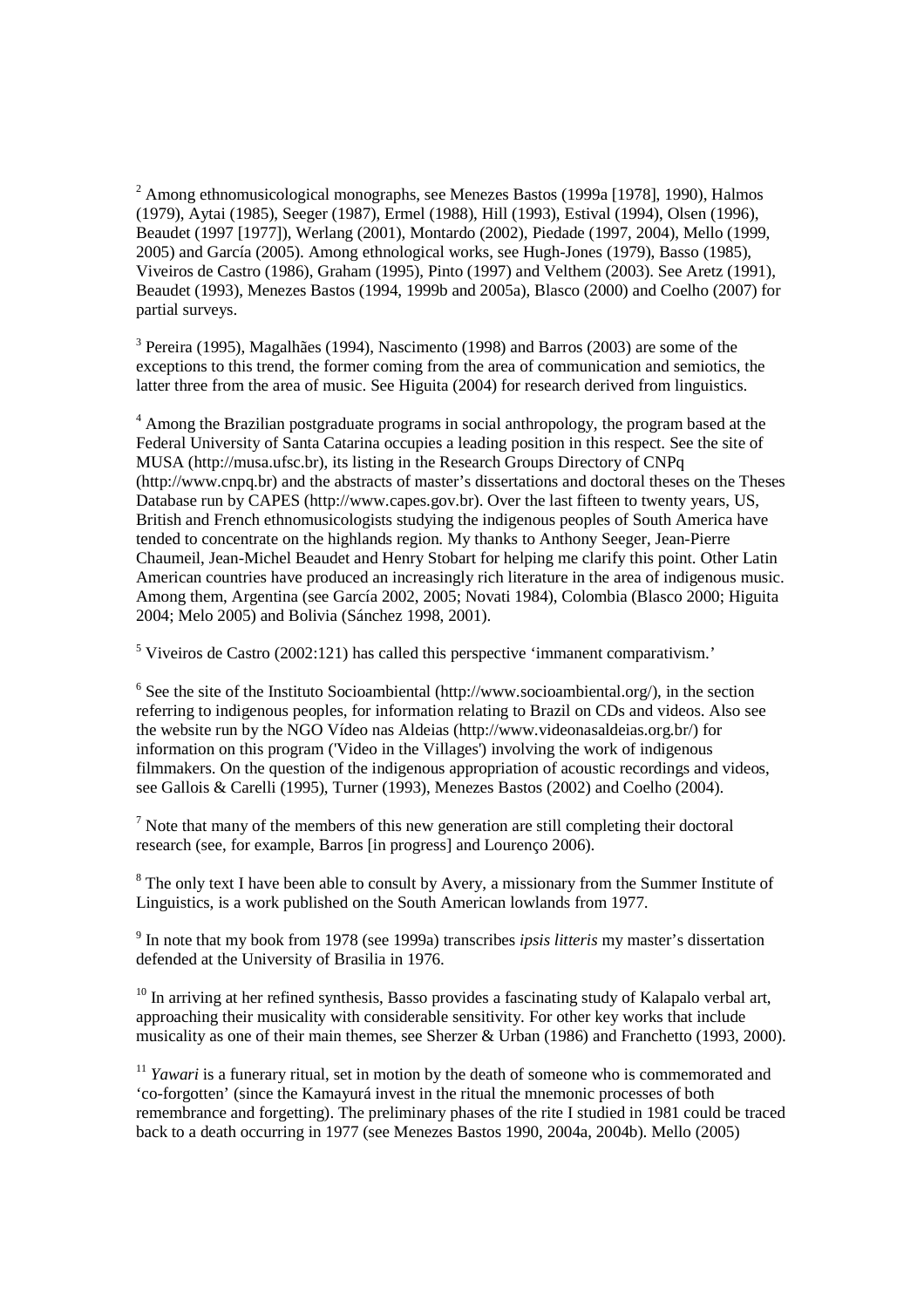studies rites among the Wauja (Arawak) of the Upper Xingu whose eliciting events date from ten years prior to their present-day performances.

<sup>12</sup> Inspired by Lévi-Strauss (1980 [1952]), I take the notion of *structure* as an abstract construction that makes evident the rules constituting a given phenomenal universe. For the author's concept of *transformation*, see the same text.

<sup>13</sup> In the case of *Yawari*, the *reference sequence* is the one occurring first in the reiterations of a particular sequence of sequences of chants. The notion is obviously inspired by Lévi-Strauss's idea of a *reference myth* (1991 [1964]).

<sup>14</sup> See Estival (2006) for a study of the question of musical memory among the Ayoré of the Chaco region.

<sup>15</sup> As in elementary algebra, the curly brackets  $({})$  in this formula are hierarchically superior to square brackets ([]), and the latter superior to parentheses (()). In the formula, chants are represented by the numerals from 1 to 10 and 1' to 4'. The latter four chants are not found in SR, but are included in its reiterations.

<sup>16</sup> The SR is formed by 10 chants – including songs and vignettes – represented by the numerals from 1 to 10. The AB as a whole is composed of 14 chants, with those making up the subsequence of 1' to 4' added to the 10 chants of the SR.

 $17$  A dance, though, as Véras (2000) showed in her study of the Matipú (Carib) of the Upper Xingu, which combines *katabatic* tendencies – directed down towards the earth – and *acrobatic* tendencies – up towards the air.

 $18$  Put simply, heterophony is the simultaneous variation of a melody.

<sup>19</sup> I take the concept of *motif* from Lidov (1975), conceiving it as a minimal segment of the syntactic stratum.

 $^{20}$  On the process of variation, see Randel (1978:533-535). According to Rosen (1994:86-87), the polar opposite of variation is *development*; in the latter, the resulting transformations are differentiated from the original idea(s) by the intervention of new idea(s). This differentiation between variation and development is problematic, particularly in terms of the Schoenbergian concept of *progressive variation*, understood as a gradual process of motif development (Dudeque 2005:228).

 $21$  Here we undoubtedly find the nexus of the auditory prescription on women hearing the music of the 'sacred flutes,' contrasted with their visual proscription.

 $22$  On the distinction drawn by Popper between the "abundance of the known and the unlimitedness of the unknown," see Adorno's celebrated commentary (1986).